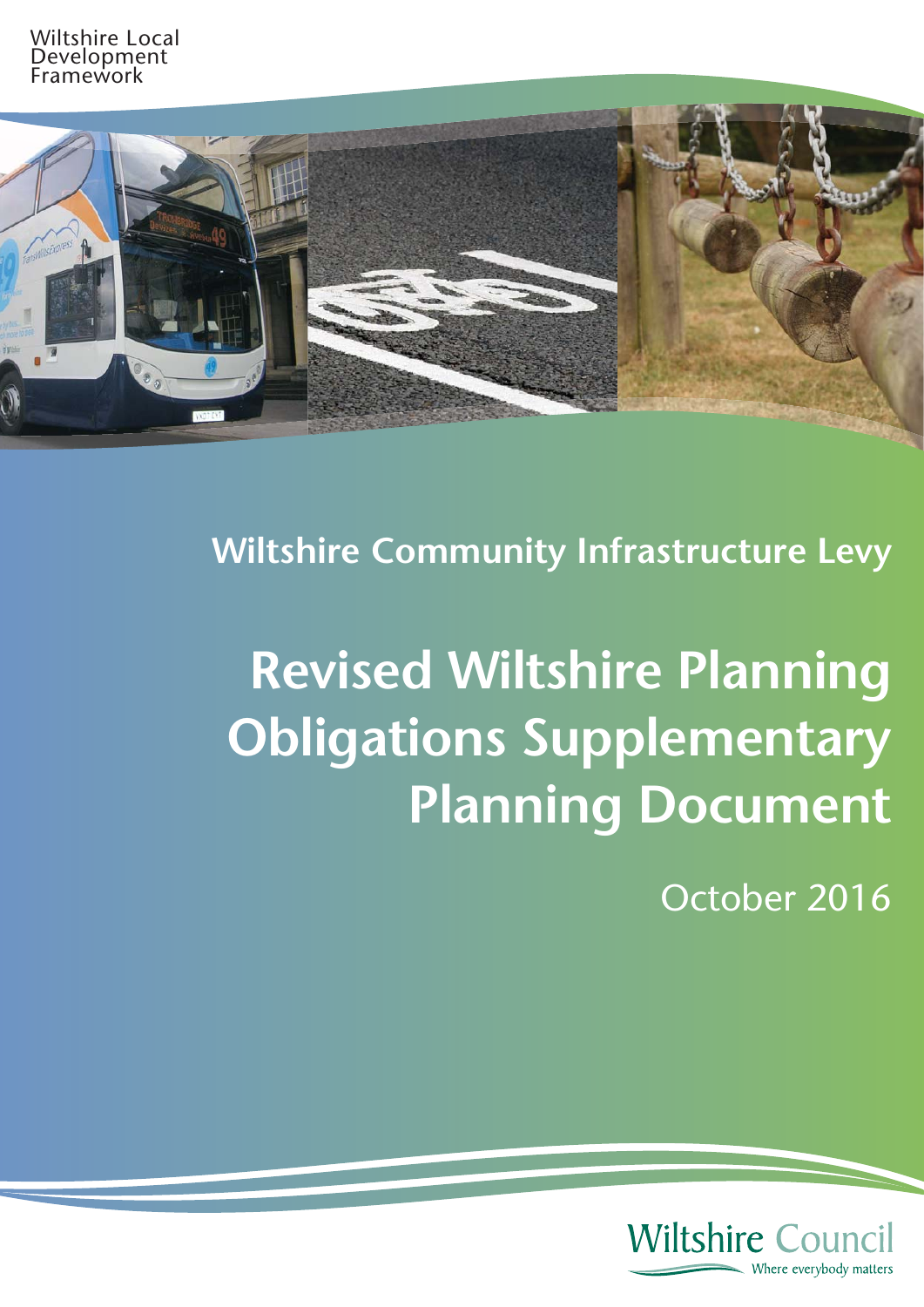#### **Wiltshire Council**

Information about Wiltshire Council services can be made available on request in other languages including BSL and formats such as  $\text{large print}$  and audio. Please contact the council on  $0300$   $456$   $0100$ , by textphone on 01225 712500 or by email on the continues council on 0300 456 000, by the continues on 0.013500 or by email of  $\frac{1}{2}$ customerservices@wiltshire.gov.uk.

如果有需要我們可以使用其他形式(例如:大字體版本或者錄音帶)或其他語言版本向您提供有關 威爾特郡政務會各項服務的資訊,敬請與政務會聯繫,電話:0300 456 0100,文本電話:(01225) 712500,或者發電子郵件至: customerservices@wiltshire.gov.uk

يمكن، عند الطلب، الحصول على معلومات حول خدمات مجلس بلدية ويلتشير ۖ وذلك بأشكال (معلومات بخط عريض أو سماعية) ولغات مختلفة. الرجاء الاتصال بمجلس البلدية على الرقم ٣٠٠٤٥٦٠١٠٠ أو من خلال الاتصال النصبي (تيكست فون) على الرقم .١٢٥٠٧ (١٢٢٥) أو بالبريد الالكتروني على العنوان التالي: customerservices@wiltshire.gov.uk

ولٹثا ئرکونس (Wiltshire Council) کی سروسز کے بارےمعلومات دوسری طرز وں میں فراہم کی جاسکتی ہیں (جیسے کہ بڑی چھپائی یا آ ڈیو ہے )اور درخواست کرنے پر دوسری زیانوں میں فراہم کی جاسکتی ہیں۔ براہ کرم کونس سے 0300 456 0100 پر رابط کریں،عیکٹ فون سے 12500 (51225) پر رابط کریں یا customerservices@wiltshire.gov.uk پرای میل جیمپیں ۔

Na życzenie udostępniamy informacje na temat usług oferowanych przez władze samorządowe hrabstwa Wiltshire (Wiltshire Council) w innych formatach (takich jak dużym drukiem lub w wersji audio) i w innych językach. Prosimy skontaktować się z władzami samorządowymi pod numerem telefonu 0300 456 0100 lub telefonu tekstowego (01225) 712500 bądź za pośrednictwem poczty elektronicznej na adres: customerservices@wiltshire.gov.uk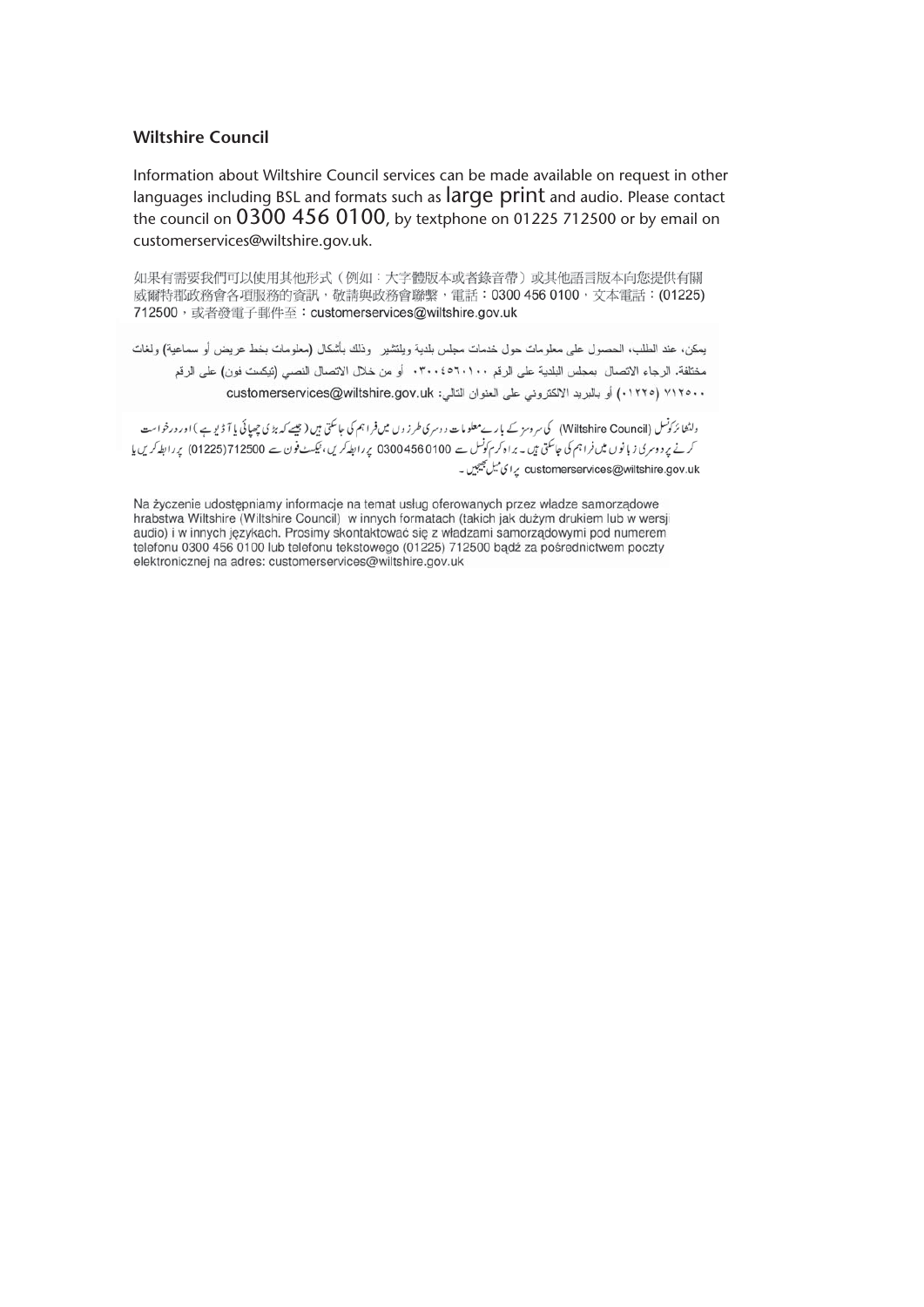# **Table of Contents**

| 2. |  |
|----|--|
| 3. |  |
| 4. |  |
| 5. |  |
| 6. |  |
|    |  |
| 8. |  |
|    |  |
|    |  |
|    |  |
|    |  |
|    |  |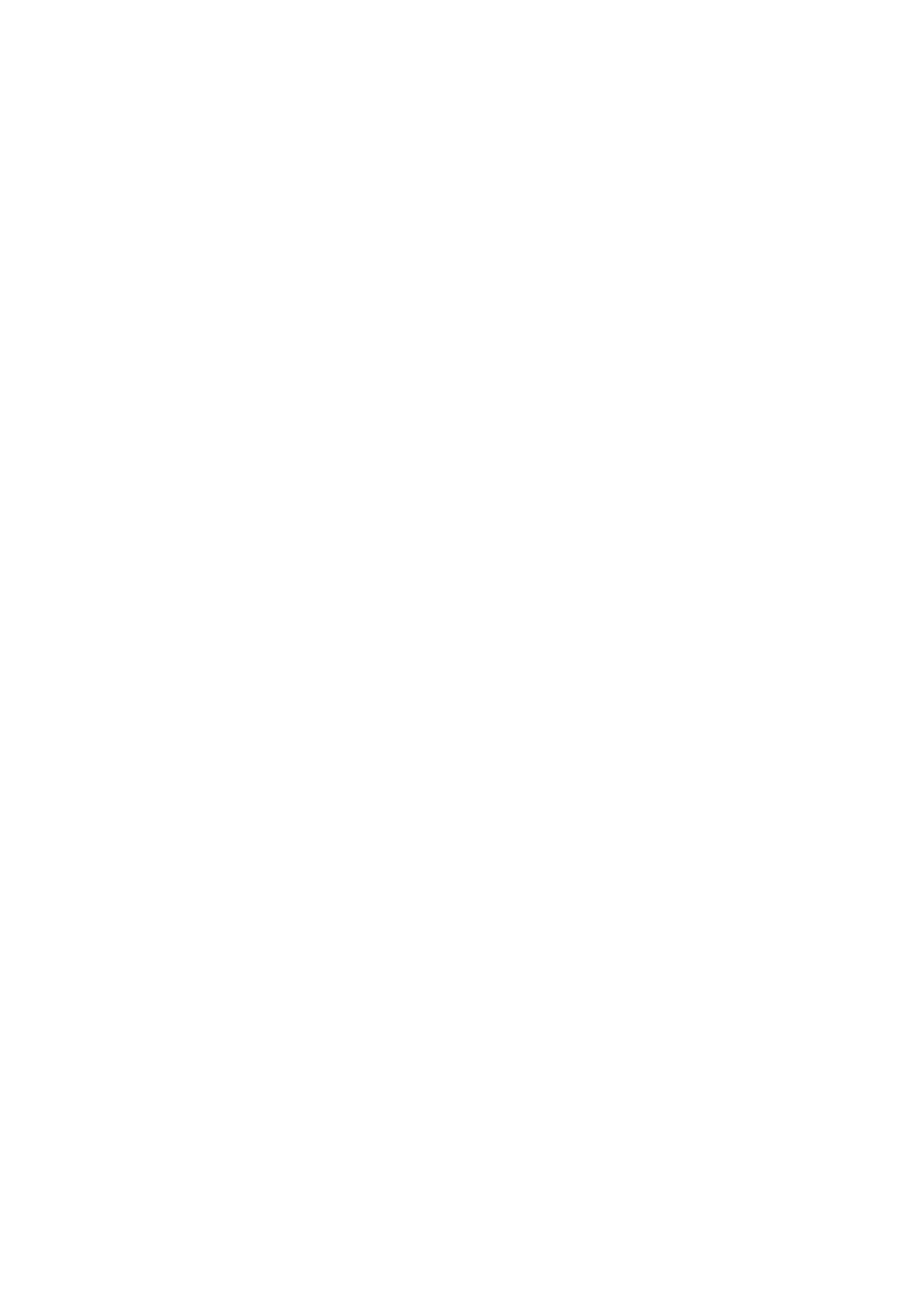# <span id="page-4-0"></span>**1. Introduction**

- 1.1 The adopted Wiltshire Core Strategy (2015) provides for at least 42,000 homes and approximately 178 ha of employment land in Wiltshire from 2006 to 2026.
- 1.2 Ensuring that the necessary infrastructure is put in place to support this new development requires developer contributions, using the following mechanisms (as discussed in Section 2 below):
	- Planning conditions (*see paragraph 2.2*)
	- Section 278 agreements to deliver highways works (*see paragraph 2.5*)
	- Planning obligations (*see paragraph 2.7*)
	- Community Infrastructure Levy (CIL) (*see paragraph 2.13*)
- 1.3 Supplementary planning documents should be prepared only where necessary and in line with paragraph 153 of the National Planning Policy Framework (NPPF). They should build upon and provide more detailed advice or guidance on the policies in the Local Plan. They should not add unnecessarily to the financial burdens on development.
- 1.4 This Revised Planning Obligations Supplementary Planning Document (SPD) supports policies within the adopted Wiltshire Core Strategy (January 2015), particularly Core Policy 3 Infrastructure Requirements. It should be read in conjunction with the Wiltshire CIL Charging Schedule and the Wiltshire Regulation 123 List (*see paragraph 2.12*). The Council will periodically review and update the Regulation 123 List.
- 1.5 This SPD will identify the planning obligations that will be sought by the Council for development that generates a need for new infrastructure.
- 1.6 While it is not part of the statutory development plan, this SPD will be a material consideration in determining planning applications.
- 1.7 Chapter Two of this SPD sets out the legislative and policy framework that shapes the Council's approach to planning obligations and CIL. Chapters three through to 10 clarify which types of infrastructure will be funded by each mechanism. Chapters 11 and 12 describe the processes for negotiating, implementing and monitoring planning obligations.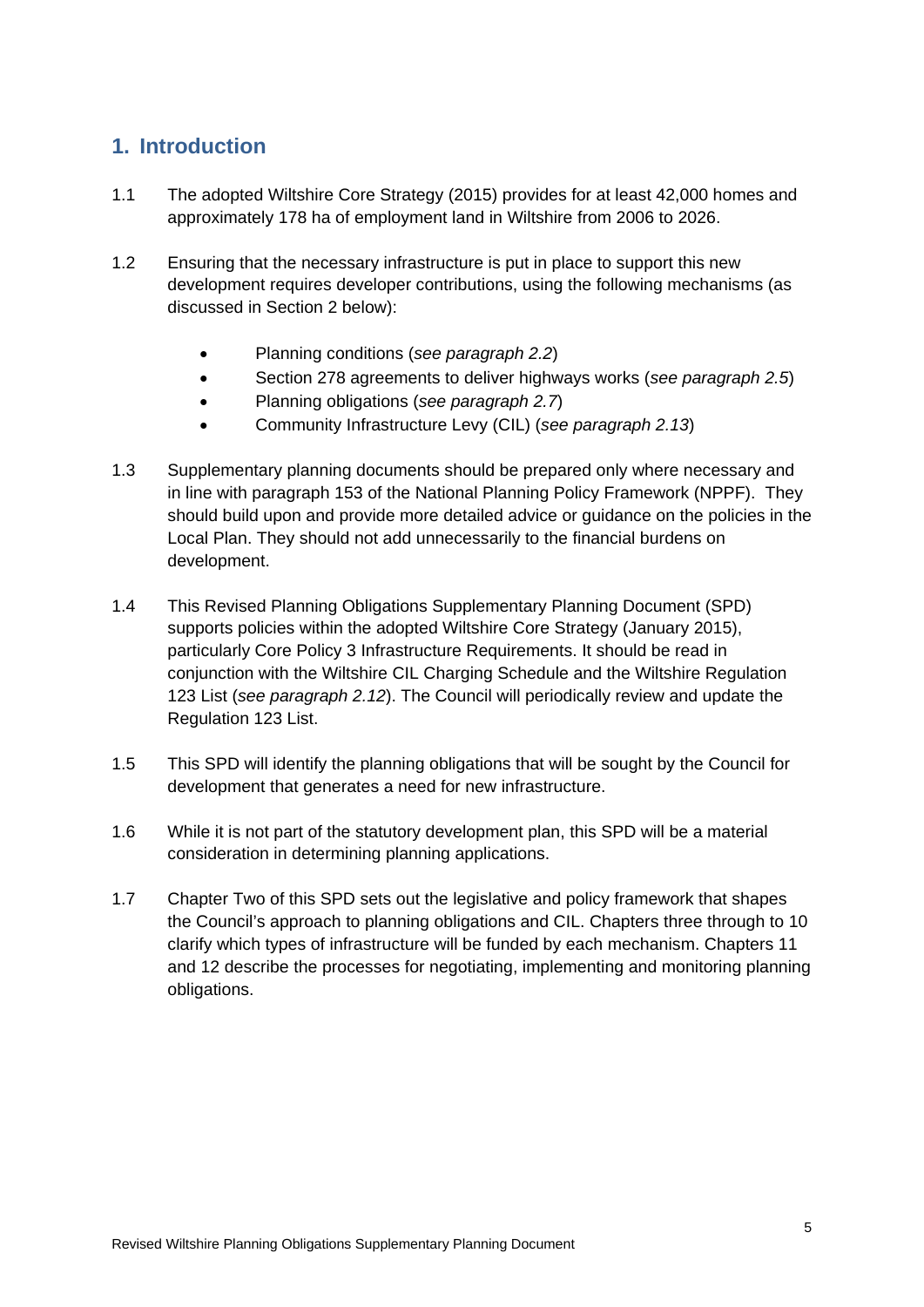# <span id="page-5-0"></span>**2. Legislative and policy framework**

- 2.1 The legislative and policy framework for planning obligations includes the following:
	- Town and Country Planning Act 1990 (as amended)
	- Planning Act 2008 (as amended)
	- The Community Infrastructure Levy Regulations 2010 (as amended)
	- The National Planning Policy Framework (NPPF) (2012)
	- The Planning Practice Guidance (PPG) (2014)
	- The Wiltshire Core Strategy (2015)

## **Planning conditions**

- 2.2 Planning conditions (under the Town and Country Planning Act 1990) require actions needed in order to make a development acceptable in planning terms. They relate directly to the actual physical development and its construction on-site but cannot be used to request financial contributions.
- 2.3 Paragraph 206 of the NPPF requires conditions to be necessary, relevant to planning and the development, enforceable, precise, and reasonable in all other respects.
- 2.4 In Wiltshire, planning conditions are likely to cover, amongst other things, the requirement to:
	- undertake archaeological investigations prior to commencement
	- remediate contaminated land
	- implement necessary local site-related transport improvements
	- undertake appropriate flood risk solutions
	- submit details of materials to be used in the development, and
	- control opening hours of environmentally unfriendly but necessary uses.

#### **Section 278 agreements**

- 2.5 Section 278 agreements (under the Highways Act 1980) are made between a highway authority and a person who agrees to pay all or part of the cost of highways works.
- 2.6 Regulation 123 of the CIL Regulations 2010 (as amended) prevents section 278 agreements being used to fund items on the Regulation 123 List. The exception is where the section 278 agreement relates to roads that are the responsibility of Highways England. There are no pooling restrictions on section 278 agreements. Pooling is discussed in more detail in paragraph 2.12.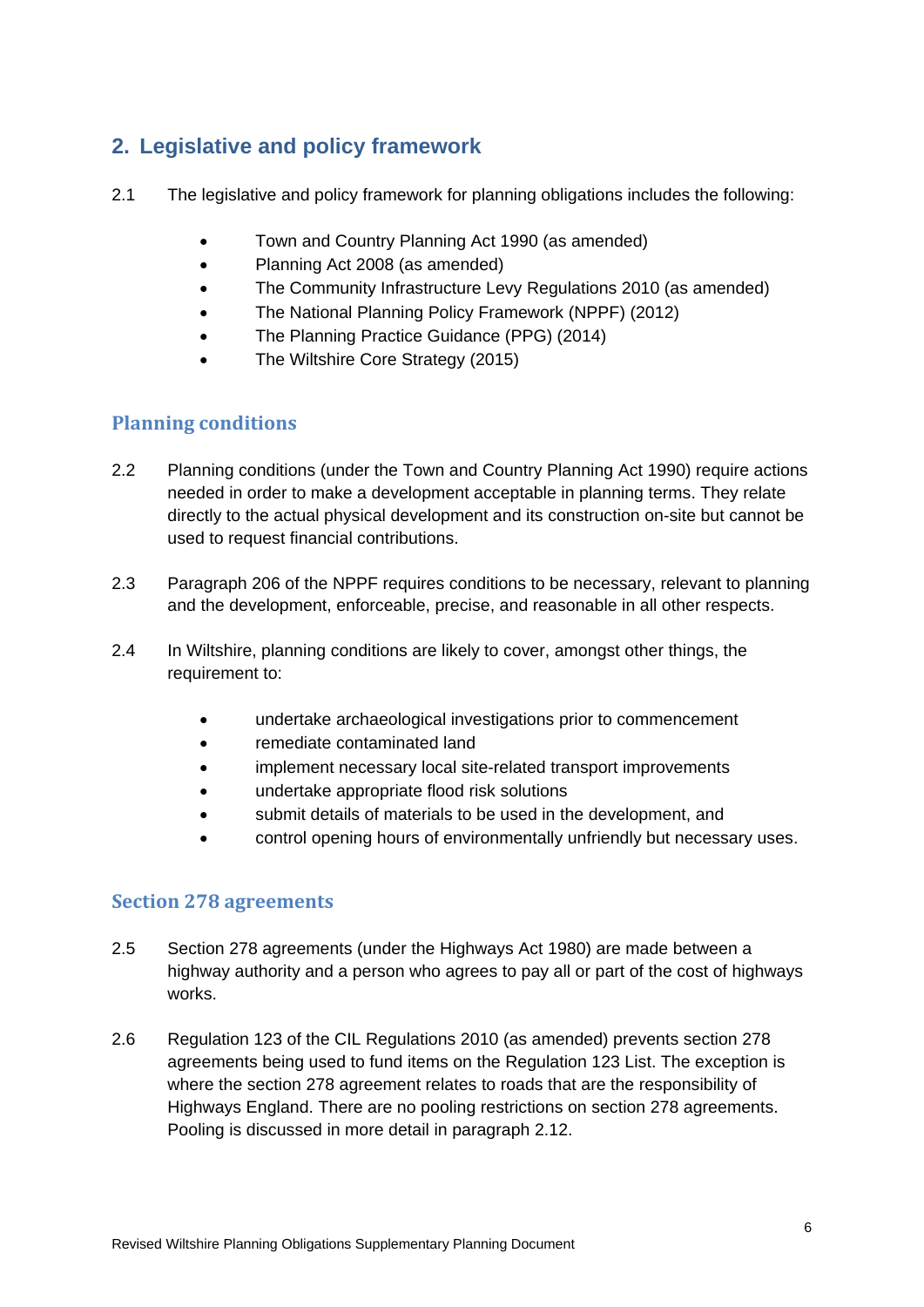# **Planning obligations**

- 2.7 A planning obligation may be required by the Council to:
	- Control the impact of development, for example, a proportion of the housing must be affordable;
	- Compensate for the loss or damage caused by the development, for example, loss of a footpath;
	- Mitigate a development's impact, for example, increase public transport provision.
- 2.8 To mitigate the impacts of development, planning obligations can be:
	- Financial obligations requiring monetary contributions to the local authority to fund works or services, and
	- In-kind obligations requiring specific actions to be performed by specific parties
- 2.9 The Council can secure planning obligations through a legal agreement (under section 106 of the Town and Country Planning Act 1990) with an applicant. Or it will expect the applicant to enter into a unilateral undertaking, which is a type of planning obligation where only the applicant need be bound by the obligation. A planning obligation is attached to the land, which means that it will remain enforceable even when the land is sold.
- 2.10 Regulation 122 of the CIL Regulations 2010 (as amended) sets out three statutory tests for planning obligations, namely that:

"*A planning obligation may only constitute a reason for granting planning permission for the development if the obligation is:*

- *(a) Necessary to make the development acceptable in planning terms;*
- *(b) Directly related to the development; and*
- *(c) Fairly and reasonably related in scale and kind to the development.*"
- 2.11 Planning obligations cannot be used to deliver projects which will be provided for by CIL. The Wiltshire Regulation 123 List sets out the infrastructure projects that the Council may fund, in whole or in part, through CIL and so cannot be the subject of an obligation.
- 2.12 Regulation 123 of the CIL Regulations 2010 (as amended) limits the pooling of planning obligations towards infrastructure not on the Regulation 123 List. The pooling limit includes all planning obligations entered into since 6 April 2010. No more than five separate planning obligations may be pooled towards an infrastructure type or project if it is capable of being funded by CIL. This includes planning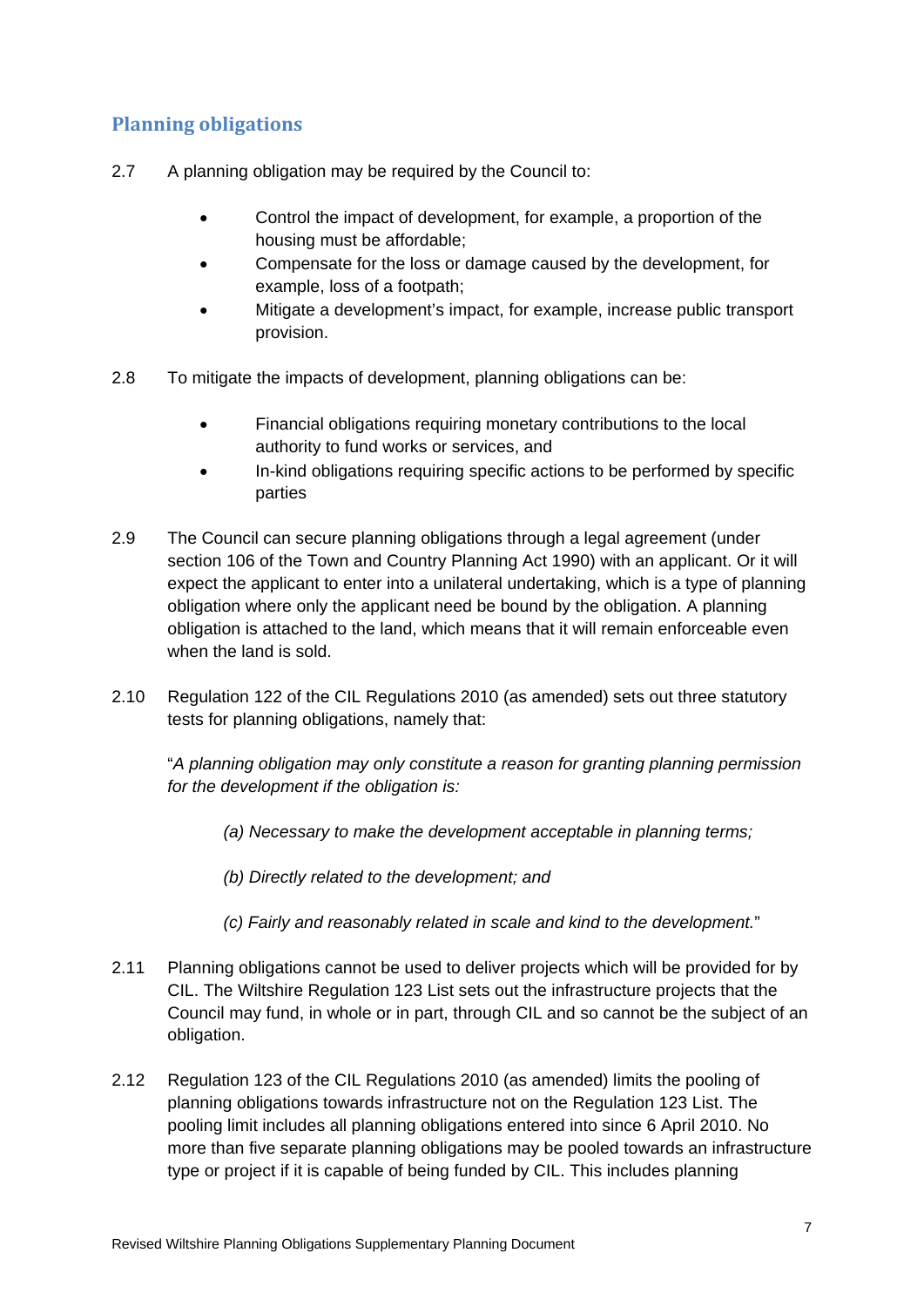obligations attached to applications under section 73 of the Town and Country Planning Act 1990, which vary a planning condition. Phased payments as part of a planning obligation collectively count as a single obligation. There are no pooling limits in relation to affordable housing and for infrastructure that is not capable of being funded by CIL.

#### **Community infrastructure levy**

- 2.13 CIL is a fixed, non-negotiable charge on new development. The amount is based upon the size of a development and is charged in pounds per square metre. It varies according to the type of development (e.g. residential, retail or employment uses) and in which area of Wiltshire the development takes place. The Wiltshire CIL Charging Schedule sets out the CIL rates that apply to different types of development in different parts of the county.
- 2.14 CIL applies to development that creates net additional floorspace (measured as Gross Internal Area) of at least 100 square metres. Development of less than 100 square metres is also liable for CIL if it involves the creation of at least one new dwelling. CIL is calculated at the same time as an applicant seeks planning permission. It is payable upon commencement of development in line with the charging authority's proposed instalments policy. There are several types of development that do not pay CIL, by virtue of the rates being £0, and these are listed in the Wiltshire CIL Charging Schedule.
- 2.15 CIL will be used to help fund infrastructure projects on the Wiltshire Regulation 123 List. These projects are taken from the Wiltshire Infrastructure Delivery Plan, which identifies infrastructure necessary to deliver housing and employment development in the Wiltshire Core Strategy. The intention behind CIL is that it will contribute towards the funding of infrastructure to support the cumulative impact of development across the county. Planning obligations will be used to mitigate the site-specific impact of development and deliver affordable housing.
- 2.16 A broad definition of 'infrastructure' for the purposes of CIL funding is set out in section 216(2) of the Planning Act 2008 and includes:
	- Roads and other transport facilities
	- Flood defences
	- Schools and other education facilities
	- Medical facilities
	- Sporting and recreational facilities
	- Open spaces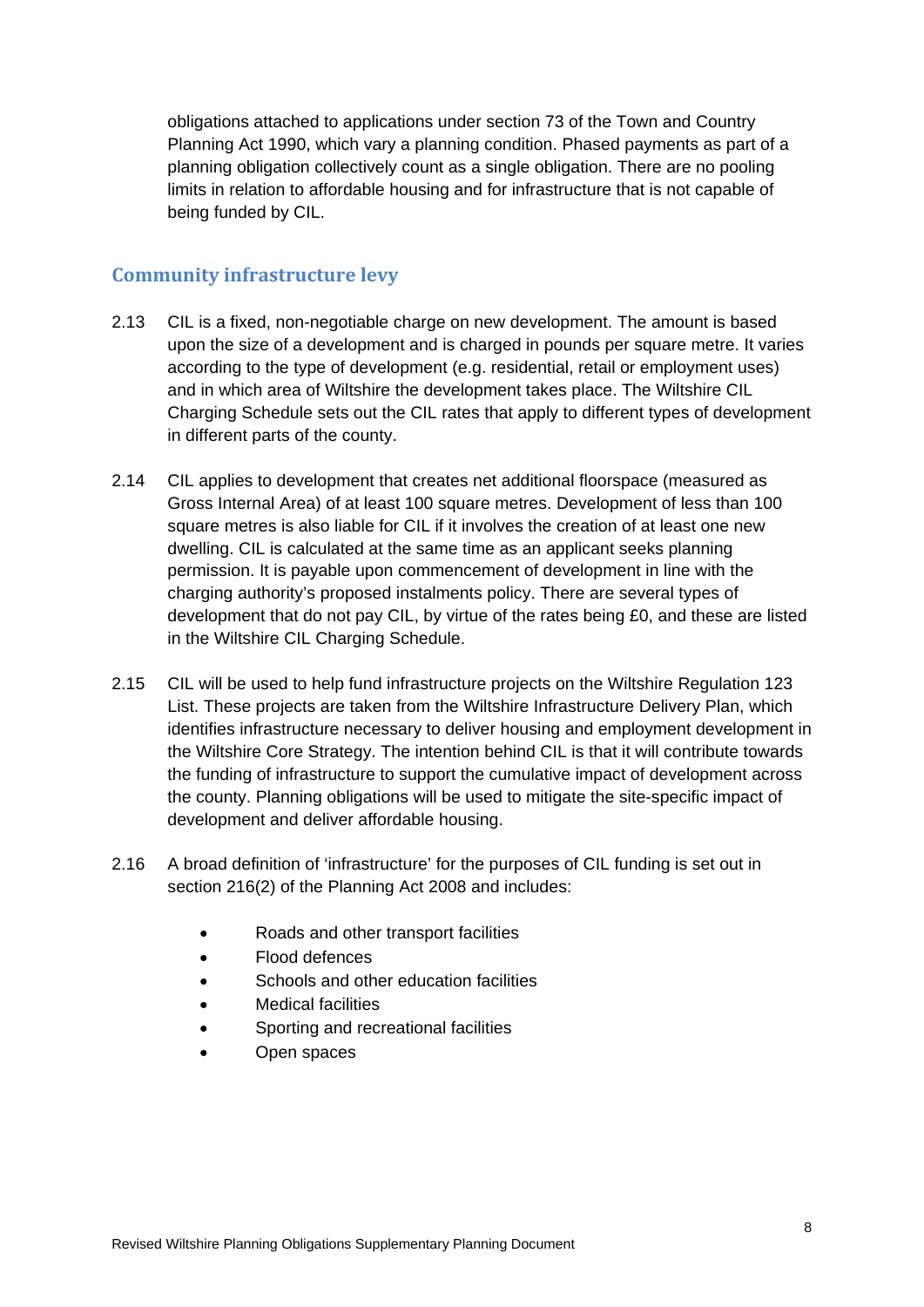# <span id="page-8-0"></span>**3. The Council's approach to developer contributions**

- 3.1 Core Policy 3 Infrastructure Requirements of the Wiltshire Core Strategy outlines the Council's approach to planning obligations, which will be sought to:
	- Mitigate the direct impact(s) of a development
	- Secure its implementation
	- Control phasing where necessary, and
	- Secure and contribute to the delivery of infrastructure made necessary by development.
- 3.2 Since the adoption of Wiltshire's CIL Charging Schedule, the scope of planning obligations is reduced. However, planning obligations will still be sought towards affordable housing. The Council may also seek planning obligations, where it is not appropriate to use planning conditions, towards site-specific infrastructure projects not on the Wiltshire Regulation 123 List.
- 3.3 Larger developments, especially residential, typically have greater impacts and may require site-specific infrastructure, such as schools, community facilities and transport/ highways improvements. These can still be secured through planning obligations, even under the tighter restrictions introduced by the CIL Regulations 2010 (as amended).
- 3.4 For large developments, master plans and other planning policy guidance may provide further details. In securing planning obligations on large developments, the Council will apply the statutory tests and avoid duplication with CIL. Where necessary, development viability will be taken into account on a site-by-site basis in assessing planning obligations, in accordance with paragraph 205 of the NPPF.
- 3.5 The following chapters address in more detail the various types of planning obligations that may be necessary for a development to mitigate against its impact on the local area.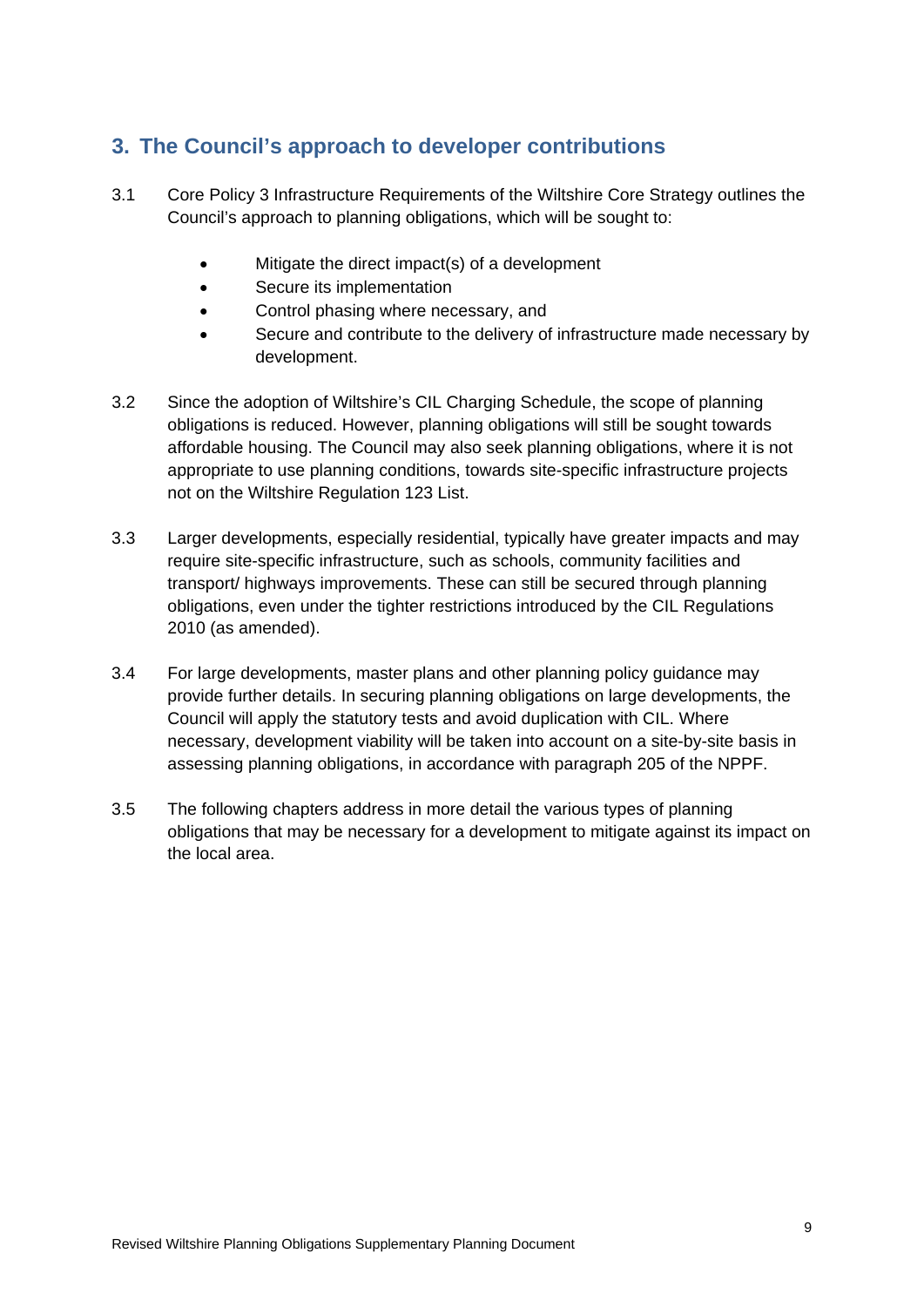# <span id="page-9-0"></span>**4. Affordable housing**

# **General approach**

- 4.1 The Council will continue to secure affordable housing through planning obligations. Full details of thresholds, application and requirements will be contained within the forthcoming Affordable Housing SPD. This should be read in conjunction with this SPD.
- 4.2 One of the key issues facing Wiltshire is the provision of new housing to help meet the needs of its communities. Securing the provision of new affordable housing in all developments will be given a high priority in terms of planning obligations.
- 4.3 The NPPF (March 2012) definition for affordable housing includes social, affordable and intermediate housing for rent or sale. Affordable housing is provided to eligible households whose needs are not met by the market. Eligibility is determined with regard to local incomes and local house prices. This SPD will apply to any definition of affordable housing in future versions of the NPPF.
- 4.4 Planning obligations used to secure affordable housing should include provisions for the housing to remain affordable for future eligible households.

## **Policy context and framework**

4.5 Any requirements for affordable housing will be justified in accordance with the NPPF and the Wiltshire Core Strategy (Core Policies and the development templates), as amended by the provisions of the PPG at the time of writing (see *Table 4.1*).

| <b>Policy</b>                                   | Requirement                                                                                                                                                                                                                                                                                    |  |
|-------------------------------------------------|------------------------------------------------------------------------------------------------------------------------------------------------------------------------------------------------------------------------------------------------------------------------------------------------|--|
| <b>NPPF</b>                                     |                                                                                                                                                                                                                                                                                                |  |
| Paragraph 50                                    | To deliver a wide choice of high quality homes and where local authorities<br>have identified that affordable housing is needed, set policies for meeting this<br>need on site, unless off-site provision or a financial contribution of broadly<br>equivalent value can be robustly justified |  |
| <b>Wiltshire Core Strategy</b>                  |                                                                                                                                                                                                                                                                                                |  |
| Core Policy 3<br>Infrastructure<br>requirements | Planning obligations sought to mitigate the direct impact of development,<br>contribute towards delivery of infrastructure made necessary by the<br>development, and provision of local facilities and services.                                                                               |  |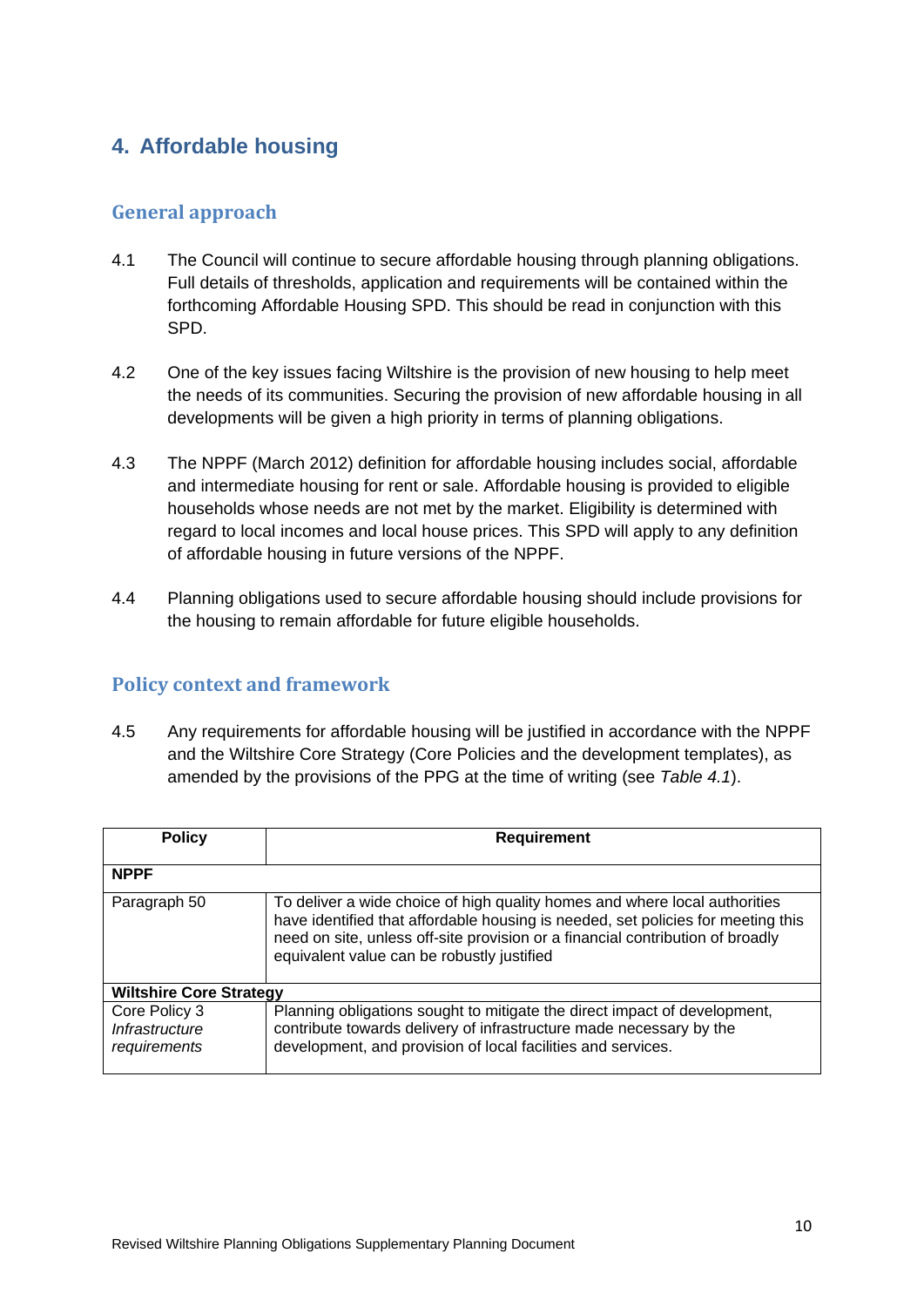| <b>Policy</b>                                                                           | Requirement                                                                                                                                                                                                                     |
|-----------------------------------------------------------------------------------------|---------------------------------------------------------------------------------------------------------------------------------------------------------------------------------------------------------------------------------|
| Core Policy 43<br>Providing affordable                                                  | Sites of five or more dwellings:                                                                                                                                                                                                |
| homes                                                                                   | At least 30% (net) affordable housing within the '30% affordable housing zone'<br>on Policies Map <sup>1</sup> .                                                                                                                |
|                                                                                         | At least 40% (net) affordable housing within the '40% affordable housing zone'<br>on Policies Map.                                                                                                                              |
|                                                                                         | In exceptional circumstances, the Council will accept a commuted sum.                                                                                                                                                           |
| Core Policy 44                                                                          | Only affordable houses for local need. Must follow criteria in CP44.                                                                                                                                                            |
| Rural exceptions<br>sites                                                               | Does not apply to principal settlements or market towns. Only local service<br>centres, large and small villages and other settlements (CP1).                                                                                   |
|                                                                                         | The Council will work in a positive way with parish councils and others.                                                                                                                                                        |
| Core Policy 45<br>Meeting Wiltshire's<br>housing needs                                  | Affordable homes provided should meet identified local needs including the<br>appropriate tenure, size and type of home.                                                                                                        |
| Core Policy 46<br>Meeting the needs of<br>Wiltshire's<br>vulnerable and older<br>people | New homes should take account of the needs of older and vulnerable people.<br>Affordable housing policies in CP43 will apply to extra care housing/very<br>sheltered housing and any other accommodation for vulnerable people. |

#### **Table 4.1 – Summary of affordable housing policies**

# **Thresholds and application**

4.6 Core Policy 43 seeks at least 30% or 40% (net) affordable housing provision on-site depending upon the location of development (*see Appendix 1* for a map of the affordable housing zones). In exceptional circumstances, the Council will accept a commuted sum. Provision may vary on a site by site basis, taking into account local need, mix and development viability. In applying the affordable housing policy for developments of 10 units or less, the Council will have regard to the Ministerial Statement of [2](#page-10-1)8 November 2014<sup>2</sup> and the associated changes to the Planning Practice Guidance. On rural exception sites<sup>[3](#page-10-2)</sup>, Core Policy 44 allows affordable houses for local need.

<span id="page-10-0"></span><sup>1</sup> See *Appendix 1*.

<span id="page-10-1"></span><sup>&</sup>lt;sup>2</sup> Department for Communities and Local Government, the Minister of State for Housing and Planning (Brandon Lewis). (28 November 2014). House of Commons: Written Statement (HCWS50) *Support for small scale developers, custom and self-builders.* Available: [http://www.parliament.uk/documents/commons-vote](http://www.parliament.uk/documents/commons-vote-office/November%202014/28%20Nov%202014/2.%20DCLG-SupportForSmallScaleDevelopersCustomAndSelf-Builders.pdf)[office/November%202014/28%20Nov%202014/2.%20DCLG-SupportForSmallScaleDevelopersCustomAndSelf-](http://www.parliament.uk/documents/commons-vote-office/November%202014/28%20Nov%202014/2.%20DCLG-SupportForSmallScaleDevelopersCustomAndSelf-Builders.pdf)[Builders.pdf.](http://www.parliament.uk/documents/commons-vote-office/November%202014/28%20Nov%202014/2.%20DCLG-SupportForSmallScaleDevelopersCustomAndSelf-Builders.pdf) Last accessed 24th August 2016.

<span id="page-10-2"></span><sup>&</sup>lt;sup>3</sup> The restrictions on seeking affordable housing and tariff style planning obligations introduced by the Ministerial Statement (28 November 2014) do not apply to development on Rural Exception Sites, although they should not be sought from residential annexes or extensions.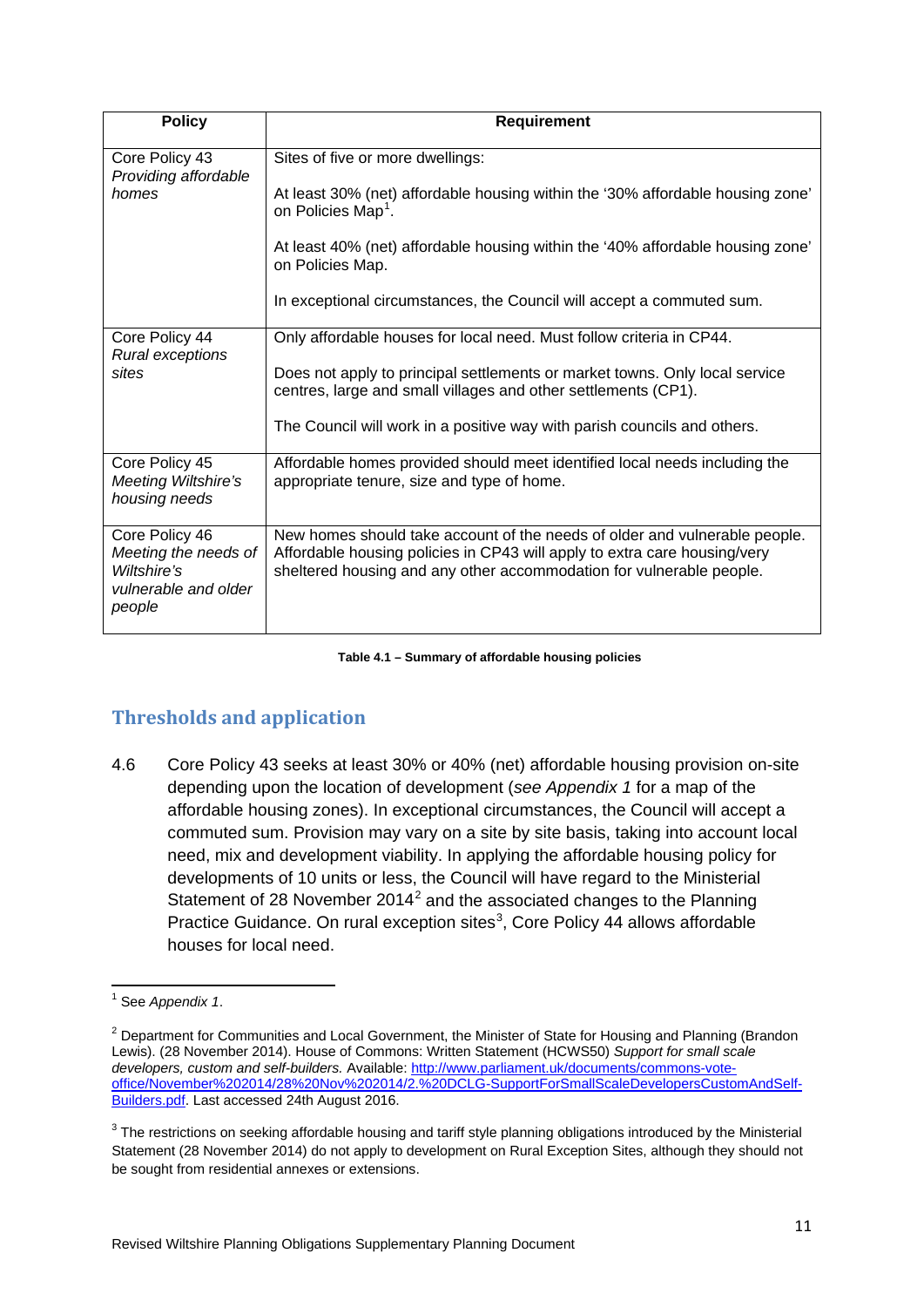4.7 Affordable housing requirements apply to houses that fall under Use Class C3 of the Use Classes Order 1987 (as amended). It includes market housing, self-contained student housing, homes for the active elderly, sheltered housing and extra care or very sheltered housing. Affordable housing requirements do not apply to nursing homes, residential care homes, hotels and student accommodation (non selfcontained).

**.**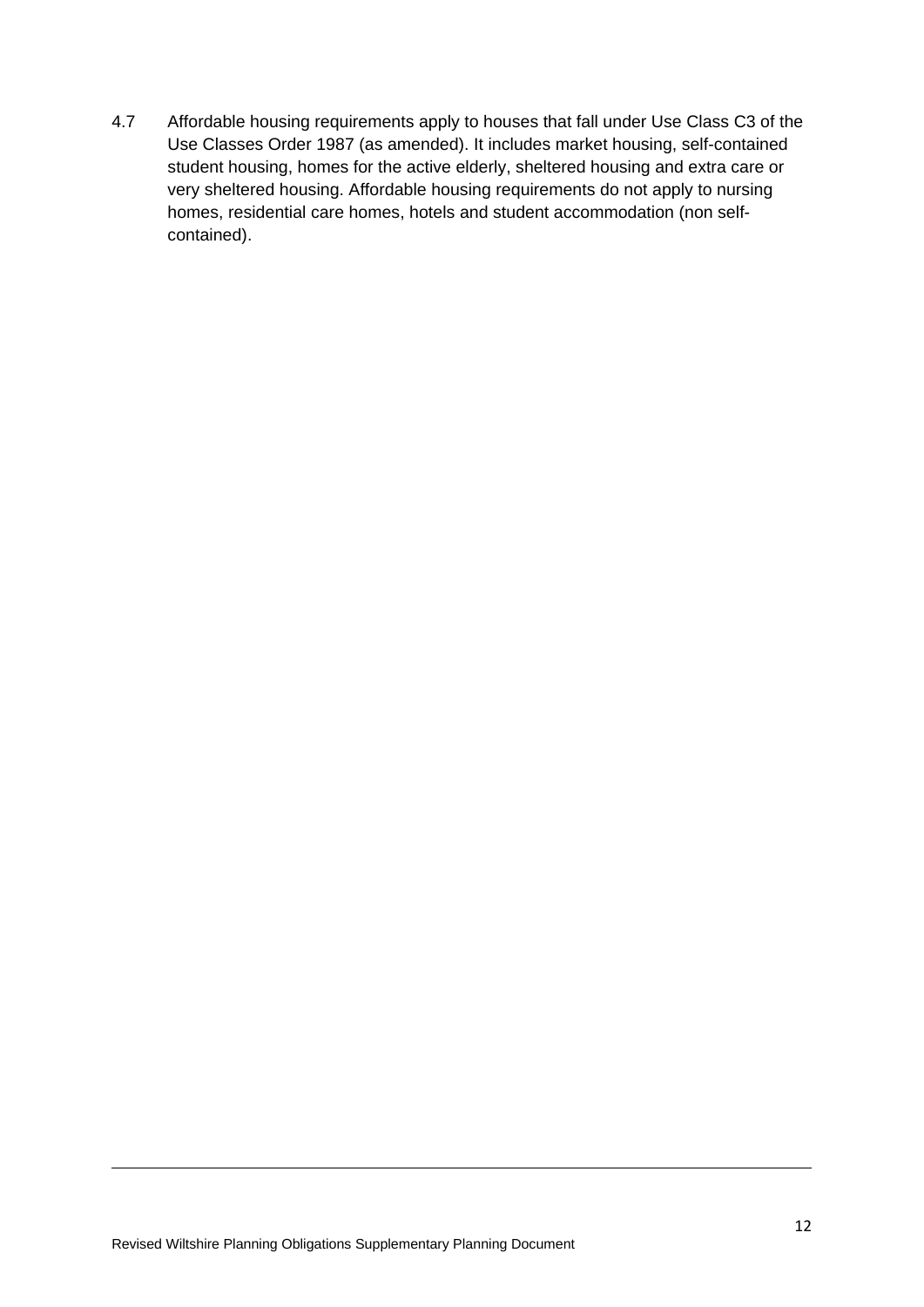# <span id="page-12-0"></span>**5. Education**

# **General approach**

- 5.1 Education impacts of development will be addressed through the use of planning conditions, planning obligations and through the application of CIL receipts.
- 5.2 Wiltshire's school population is predicted to increase over the period to 2026 both in the primary and secondary sectors. This is as a result of population growth, economic factors and housing development. There will be a need for a significant increase in school places and in some areas new schools in both sectors. There may also be the need to increase the provision of special school places across the wider catchment area. New development in Wiltshire may also place demands on infrastructure in neighbouring authorities. For example, pupils in Mere and Tisbury attend secondary schools in Gillingham and Shaftesbury respectively.The Department of Education will provide only formula funding where there is a demographic increase in actual numbers. This will not cover the full cost of assembling land and building a school.
- 5.3 Some development schemes in isolation will result in a significant net increase in the number of residents and a cluster of neighbouring developments will often lead to a significant local increase in population. These factors can and will create the need for new schools on sites in the development locality or extensions to existing schools. This will be necessary unless there is local capacity available in schools or capacity is likely to become available at the right time.
- 5.4 A specific local education need may be identified that is linked to development. Therefore, this may be secured through planning obligations. The Council can pool up to five separate planning obligations towards a specific project not on the Regulation 123 List. In some cases, the scale of a development may be sufficient by itself to justify a new school. The developer will then be expected to provide the site free of charge and pay the full construction costs, including all design fees and charges.
- 5.5 Provision of education facilities either on-site or in the vicinity of significant development(s) may be required where justified. To justify any such requirement, the Council will demonstrate that sufficient school age children will be generated to necessitate a new school or an extension to an existing school. The Council will also demonstrate that the additional children could not be provided for within existing schools in the catchment area.
- 5.6 The Council will seek to open new (4-11) schools for primary phase pupils. For secondary phase pupils, the Council will seek to open new (11-16) or (11-18) schools, however all-through (4-16 or 4-18) schools will also be considered where appropriate for school organisation arrangements. For new primary schools the expectation is that a school will be between one (210 places) and three forms of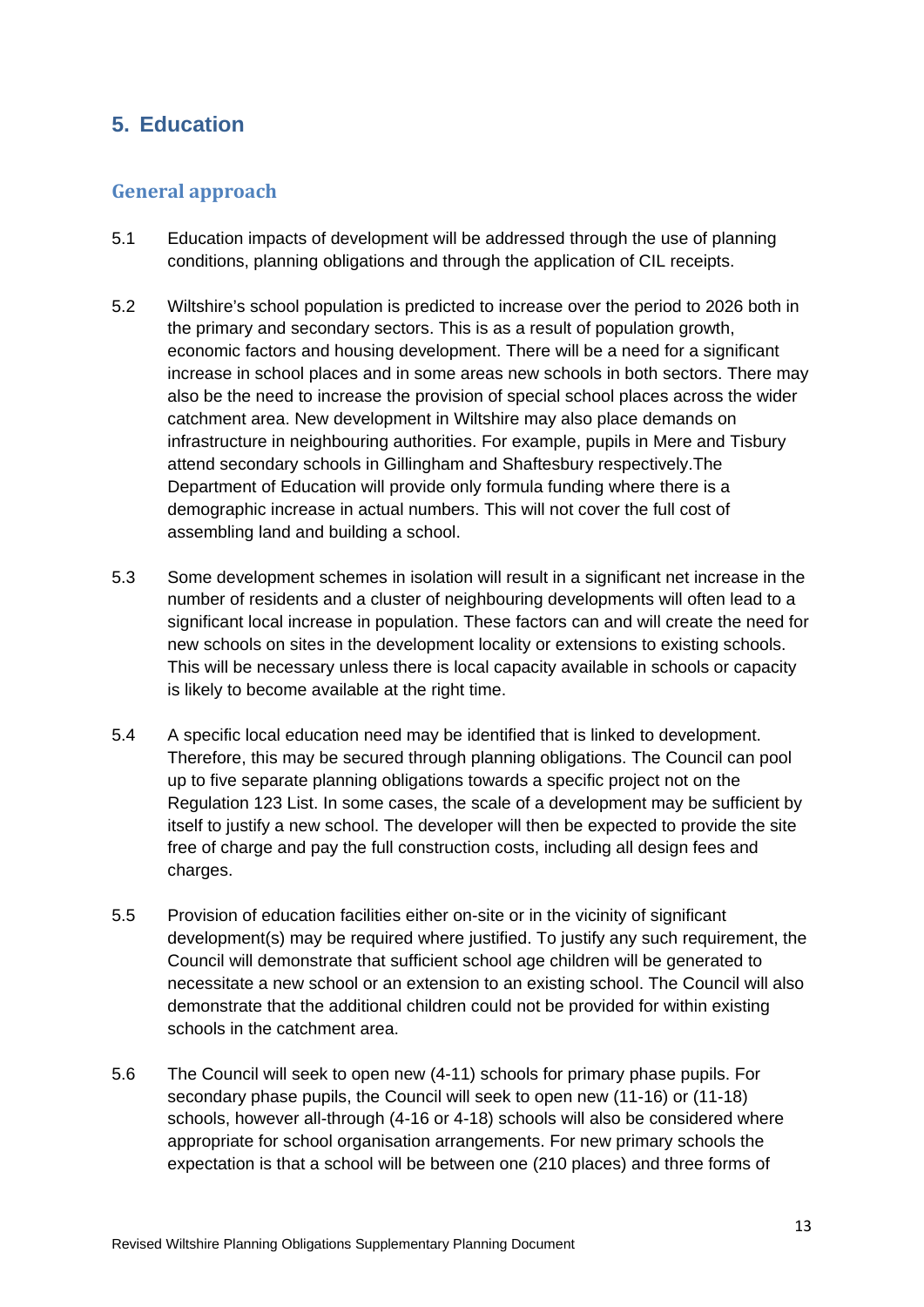entry (630 places). Smaller new schools will only be considered if it is not possible to expand existing schools and the cumulative additional demand from development does not require seven classes.

5.7 Under the Childcare Act 2006, the Council must provide up to 15 hours free early years funding for all three and four year olds. Since September 2014, the Council must provide free early years funding for 40% of all two year olds. The Council may seek provision of early years facilities through development.

# **Policy context and framework**

5.8 Any education requirements will be justified in accordance with the NPPF, the Wiltshire Core Strategy (Core Policies and the development templates) and saved policies (see *Table 5.1*).

| <b>Policy</b>                                                          | <b>Requirement</b>                                                                                                                                                                                                  |
|------------------------------------------------------------------------|---------------------------------------------------------------------------------------------------------------------------------------------------------------------------------------------------------------------|
| <b>NPPF</b>                                                            |                                                                                                                                                                                                                     |
| Paragraphs 38 and 72                                                   | Locate key facilities, such as primary schools, within walking distance<br>of most properties, where practical, and provide a sufficient choice of<br>school places                                                 |
| <b>Wiltshire Core Strategy</b>                                         |                                                                                                                                                                                                                     |
| Core Policy 3<br>Infrastructure requirements                           | Planning obligations sought to mitigate the direct impact of<br>development, contribute towards delivery of infrastructure made<br>necessary by the development, and provision of local facilities and<br>services. |
| <b>Saved policies</b>                                                  |                                                                                                                                                                                                                     |
| Kennet District Local Plan                                             | Seeks contributions towards schools from new development                                                                                                                                                            |
| <b>HC37</b><br><b>Demand for Education</b>                             |                                                                                                                                                                                                                     |
| West Wiltshire District Plan                                           | Seeks contributions towards schools from new development                                                                                                                                                            |
| S1 Education                                                           |                                                                                                                                                                                                                     |
| West Wiltshire District Plan                                           | Allocates land for new or extensions to existing primary schools                                                                                                                                                    |
| S <sub>2</sub><br>Primary schools                                      |                                                                                                                                                                                                                     |
| Salisbury District Local Plan                                          | Safeguards sites for new schools from other forms of development                                                                                                                                                    |
| PS <sub>4</sub><br>New school sites at<br><b>Landford and Shrewton</b> |                                                                                                                                                                                                                     |
| Salisbury District Local Plan                                          | Seeks contributions from developers for new education facilities                                                                                                                                                    |
| PS <sub>5</sub><br>New education facilities                            |                                                                                                                                                                                                                     |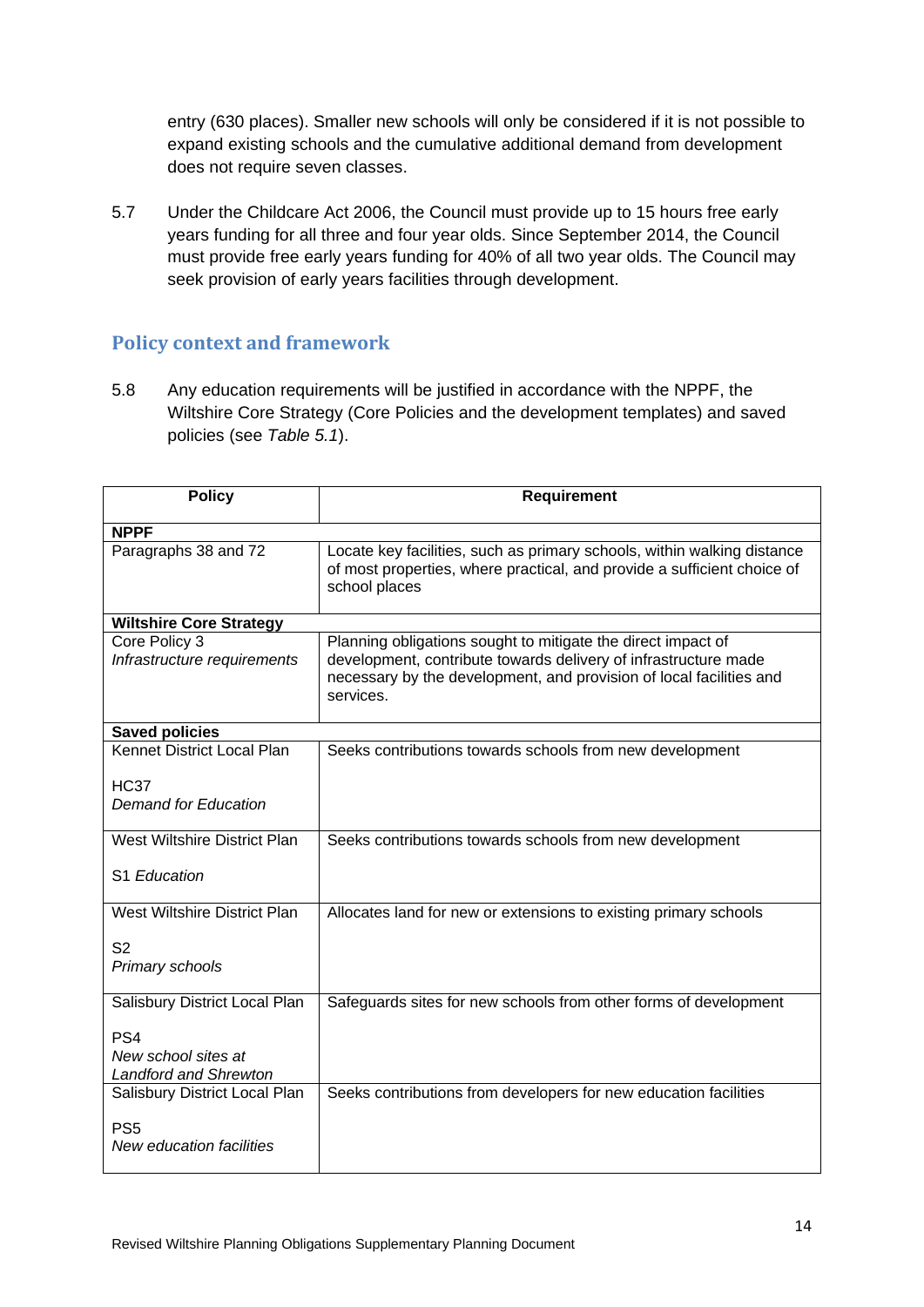| <b>Policy</b>                                                               | <b>Requirement</b>                                                             |
|-----------------------------------------------------------------------------|--------------------------------------------------------------------------------|
| Salisbury District Local Plan                                               | Supports provision of playgroups, childminding facilities and day<br>nurseries |
| PS <sub>6</sub><br>Playgroups, childminding<br>facilities and day nurseries |                                                                                |

| Table 5.1 - Summary of education policies |  |  |  |
|-------------------------------------------|--|--|--|
|-------------------------------------------|--|--|--|

5.9 Known site-specific education requirements resulting from strategically important sites are set out in the development templates in Appendix A to the adopted Wiltshire Core Strategy and in subsequent development plan documents, such as the Chippenham Site Allocations Plan and the Wiltshire Housing Site Allocations Plan. They are informed by the Infrastructure Delivery Plan, which will be updated periodically over the plan period. Infrastructure requirements may therefore change. The Council will be flexible and responsive to any changes.

# **Thresholds and application**

- 5.10 The Council will calculate the number of nursery, primary and secondary aged children likely to come from a new housing development. Several factors are taken into account, including the most current data available on pupil numbers and forecasts, schools' capacities and details of other know housing applied for/ approved within the relevant school catchment area(s).
- 5.11 The likely number of pupils arising from a development will be calculated using pupil product figures, which have been derived from the number of children arriving in early years settings and schools over a 10 year period. These figures are:
	- 0.04 per dwelling for 0-2 year olds (4 per 100 dwellings)
	- 0.09 per dwelling for 3-4 year olds (9 per 100 dwellings)
	- 0.31 per dwelling for primary aged pupils (31 per 100 dwellings)
	- 0.22 per dwelling for secondary aged pupils (22 per 100 dwellings).
- 5.12 All one bed properties are considered unlikely to generate school age children and so are discounted entirely. A 30% discount is given on the social housing element of applications. This reflects pupils moving within the relevant designated areas (most relevant at secondary level) and so not needing to change their school place.
- 5.13 It will then be assessed whether the likely number of pupils can be accommodated within the existing capacity of the relevant catchment area school, taking into account other known granted or planning applications in their catchment area. The estimated pupil product calculated for a new housing development, plus the forecast numbers on roll at the appropriate school(s) are compared with their permanent capacities to identify the extent of any deficit that will need to be addressed. The determination of whether or not there is sufficient Early Years provision in the area of the development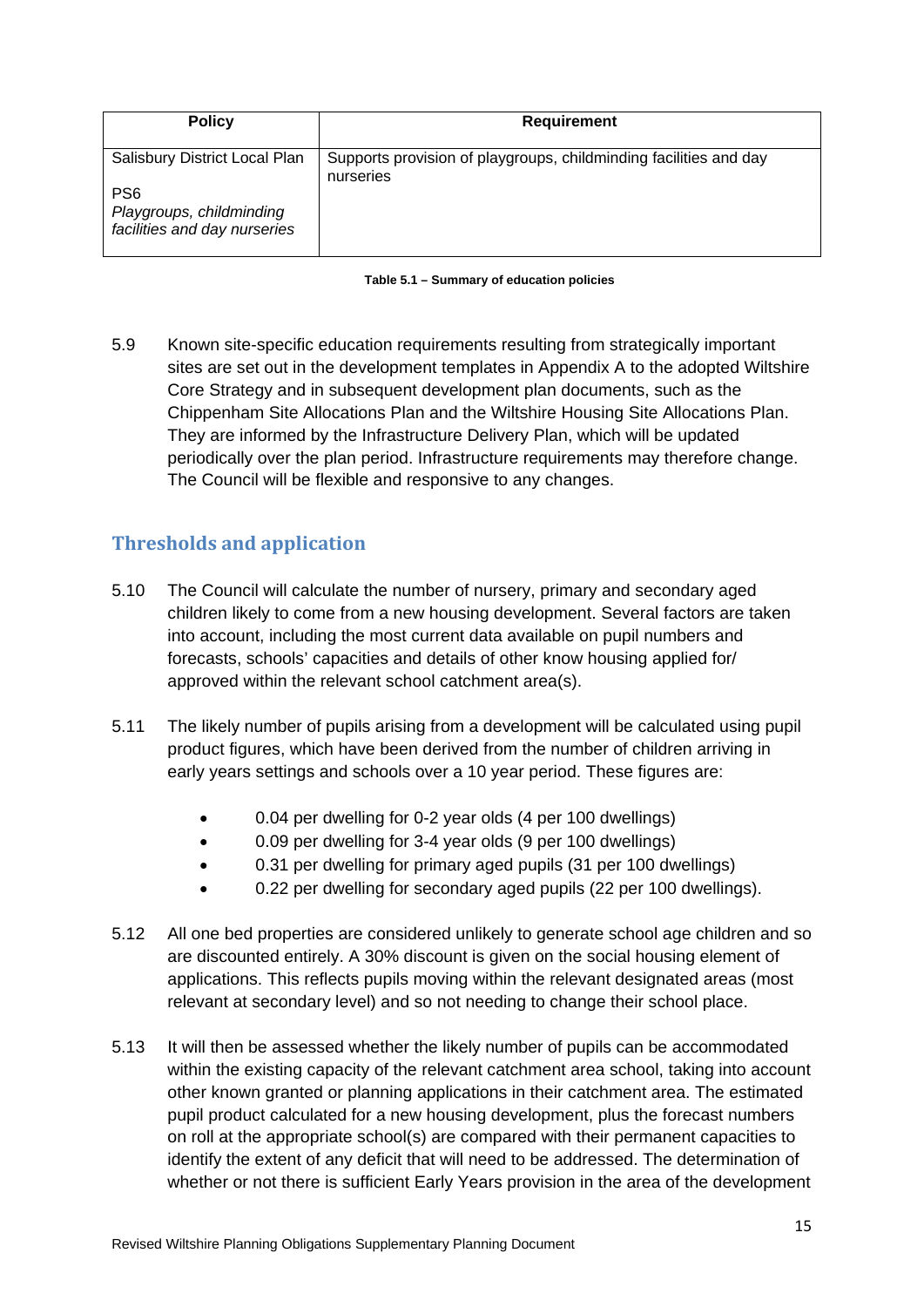will be done via reference to the current [Wiltshire Childcare Sufficiency Report](http://www.wiltshire.gov.uk/schoolseducationandlearning/earlyyearsandchildcare/childcaresufficiencyassessment.htm) and an assessment of the impact of the development on existing capacity.

- 5.14 Where the proposed housing development would lead to a forecast school and early years population in excess of the permanent capacity, the Council would seek either land and/ or provision of education facilities to meet the shortfall in places.
- 5.15 Development proposals for around 400 to 500 houses may require a significant expansion of existing primary and secondary schools (combined or individually). Proposals for more than around 700 houses may require new nursery and primary schools to serve children generated by the development. In both instances, this will depend upon the extent of any surplus capacity within reasonable (defined) walking distance of the development. Proposals of this size may also require significant expansion of existing secondary schools, taking into account any surplus capacity within the catchment area.
- 5.16 A new secondary school is only likely to be required to serve a major urban expansion scheme. The Council will consider the establishment of a new secondary school where long term demand is likely to lead to a school with 900 11-16 school places. Special schools have a relatively wide catchment area and large development proposals may require the expansion of special school provision serving a wider area.
- 5.17 The Council uses cost multiplier figures (updated annually) to determine the cost per place for nursery, primary and secondary places. These are applied to the pupil product figures when assessing the amount of financial contributions required from developers towards the provision of school places. Cost multiplier figures on which the final contribution will be calculated are those applicable on the date of signature of a legal agreement.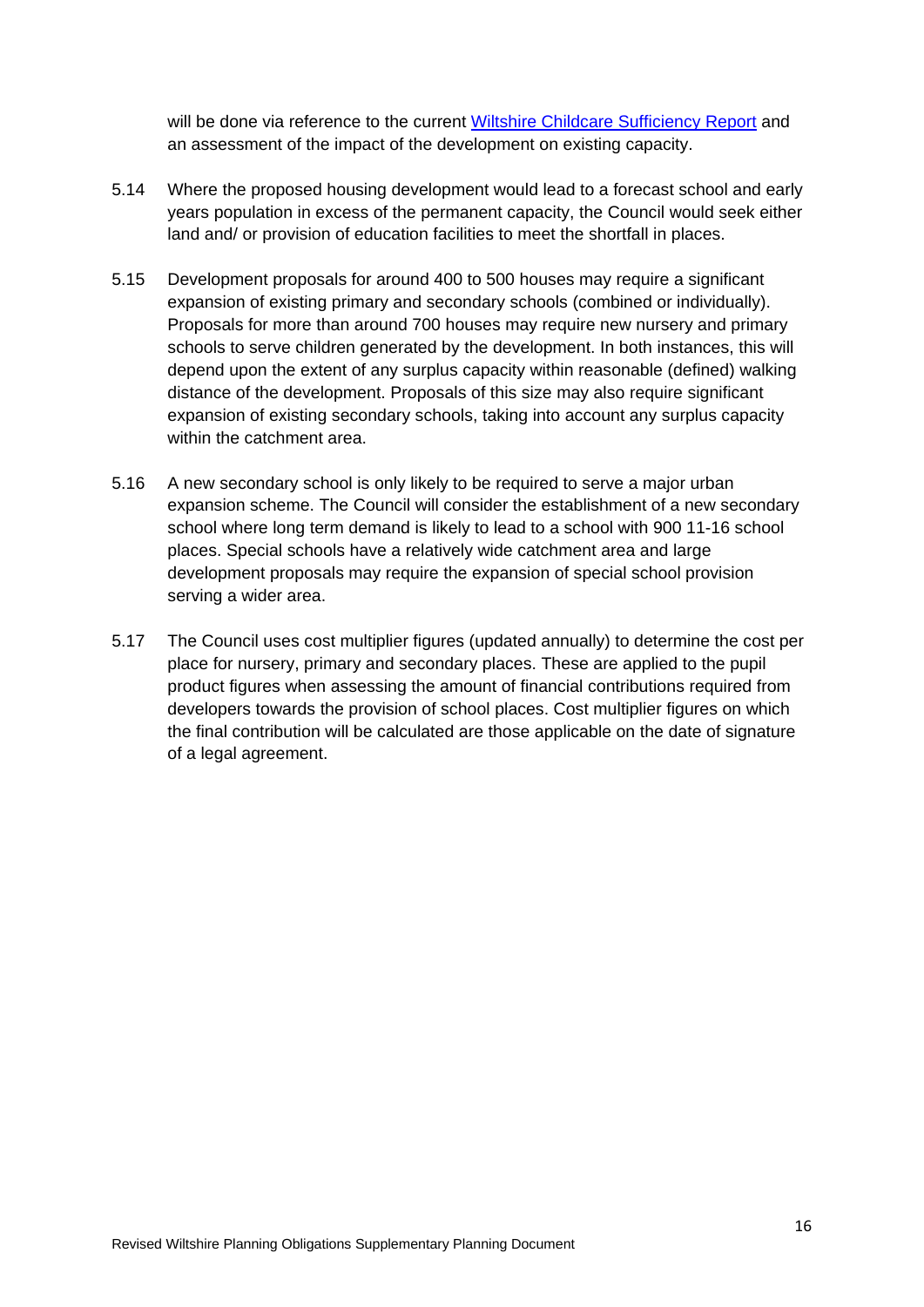# <span id="page-16-0"></span>**6. Open space/ green infrastructure**

# **General approach**

- 6.1 The Council will generally mitigate the site specific impact of development on Wiltshire's open space and green infrastructure through planning obligations. CIL may be used to fund open space and green infrastructure projects.
- 6.2 Population increase from new developments creates increased pressure on the use of open space and green infrastructure. Open space and green infrastructure can include allotments, cemeteries, parks, children's and youth play space, public rights of way, green areas, outdoor fitness and outdoor sports playing fields. It can also include areas of nature conservation, habitat creation and habitat protection, and ecological impacts.
- 6.3 Mitigation of ecological impacts will generally continue to be managed through planning conditions and obligations as these matters are typically site specific. However, in exceptional circumstances off-site compensation, such as habitat creation or enhancement, may be required to offset the effects of development where onsite mitigation is not possible. For example, a financial contribution may be required to fund capital works and ongoing management by the Council or relevant third parties. This would exclude funding of strategic Habitats Regulations Assessment (HRA) mitigation strategies, as identified in the Regulation 123 list, Infrastructure Delivery Plan and/ or paragraph 6.76 of the Wiltshire Core Strategy.
- 6.4 The HRA of the Wiltshire Core Strategy identified that the cumulative effects of planned development has the potential to effect a number of European designations including the Salisbury Plain and the New Forest Special Protection Areas and the River Avon Special Area of Conservation; strategic mitigation strategies for these areas will be funded through CIL receipts. To meet the strict requirements of the Habitat Directive to ensure that these strategies are delivered, funds will be ringfenced annually from CIL receipts prior to spending on any other infrastructure item.

## **Policy context and framework**

6.5 Any open space/ green infrastructure requirements will be justified in accordance with the NPPF, the Wiltshire Core Strategy (Core Policies and the development templates) and saved policies (see *Table 6.1*).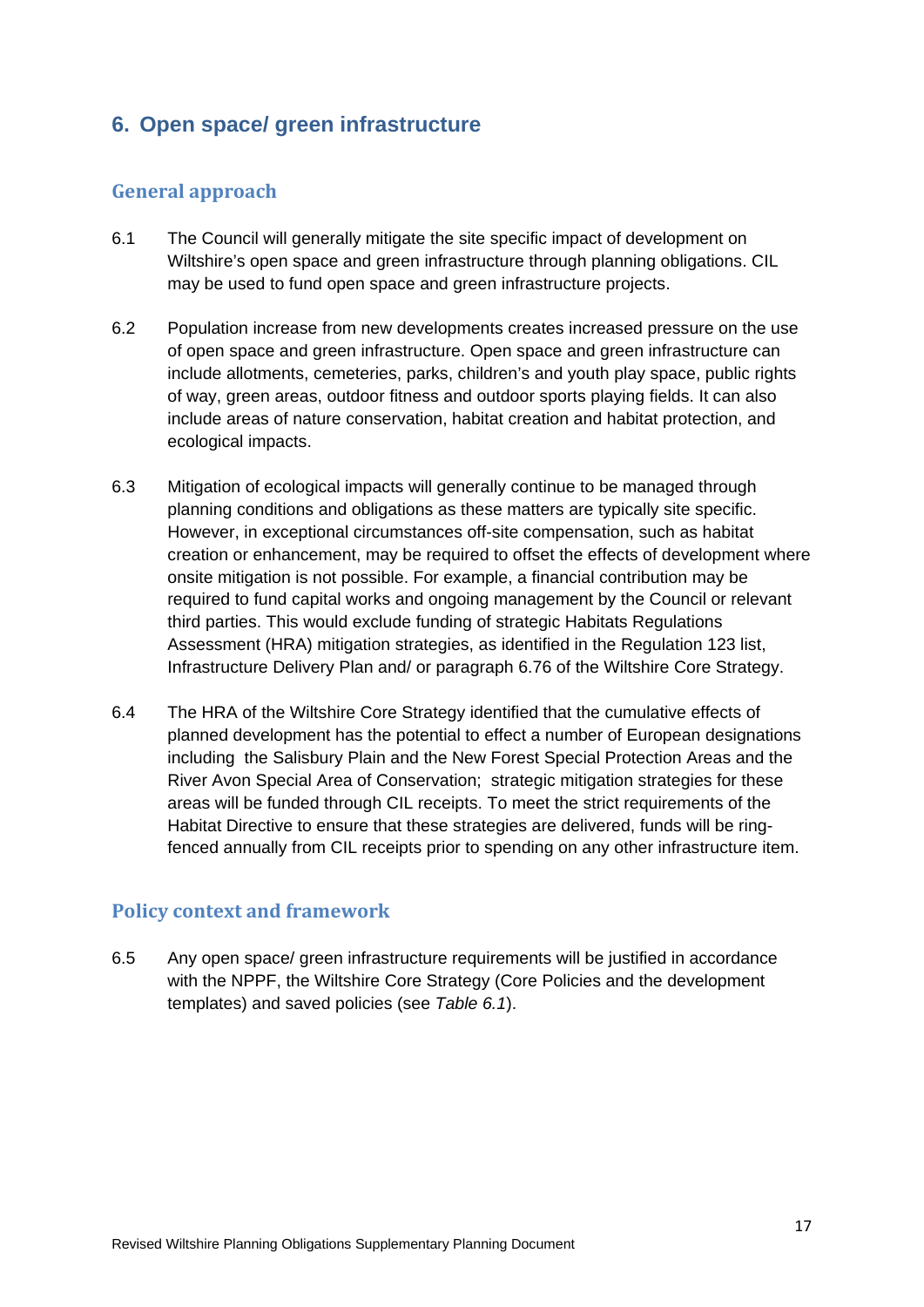| <b>Policy</b>                                                              | <b>Requirement</b>                                                                                                                                                                                                                                                                                                                                                                                     |
|----------------------------------------------------------------------------|--------------------------------------------------------------------------------------------------------------------------------------------------------------------------------------------------------------------------------------------------------------------------------------------------------------------------------------------------------------------------------------------------------|
| <b>NPPF</b>                                                                |                                                                                                                                                                                                                                                                                                                                                                                                        |
| Paragraphs 16,<br>17, 73, 74, 99<br>and 114                                | Supports positive planning; encourages access to high quality open<br>spaces and opportunities for sport and recreation; protects existing open<br>space, sports and recreational buildings and land; takes into account<br>climate change, and plans for a strategic approach to biodiversity and<br>green infrastructure.                                                                            |
| <b>Wiltshire Core Strategy</b>                                             |                                                                                                                                                                                                                                                                                                                                                                                                        |
| Core Policy 50<br><b>Biodiversity and</b><br>geodiversity                  | Requires development to mitigate its ecological impact, enhance<br>biodiversity and, where appropriate, contribute towards management of<br>local sites                                                                                                                                                                                                                                                |
| Core Policy 51<br>Landscape                                                | Requires development to mitigate any negative impacts upon landscape<br>character through sensitive design and landscape measures, and to<br>conserve and, where possible, enhance landscape character                                                                                                                                                                                                 |
| Core Policy 52<br>Green<br>infrastructure                                  | Requires development to retain and enhance existing on-site green<br>infrastructure, make provision for accessible open spaces according to<br>the adopted Wiltshire Open Space Standards, ensure long-term<br>management of directly related green infrastructure, contribute towards<br>the Wiltshire Green Infrastructure Strategy and improve links between<br>the natural and historic landscapes |
| Core Policy 53<br>Wiltshire's<br>Canals                                    | Supports in principle the restoration and reconstruction of the Wilts &<br>Berks and Thames and Severn canals as navigable waterways.<br>Safeguards their alignments from new development. Permits proposals<br>that develop the recreational and nature conservation potential.                                                                                                                       |
| Core Policy 57<br>Ensuring high<br>quality design<br>and place-<br>shaping | Requires development to adhere to a high standard of design relating to<br>the natural environment, such as the retention and enhancement of<br>landscaping and natural features, for example trees, hedges, banks and<br>watercourses, in order to take opportunities to enhance biodiversity and<br>create wildlife and recreational corridors.                                                      |
| <b>Core Policies</b><br>60, 61 and 62                                      | See Chapter 7 Transport/ highways, Table 7.1 for policies applying to<br>rights of way, which may also be classified as open space/ green<br>infrastructure                                                                                                                                                                                                                                            |
| Core Policy 67                                                             | See Chapter 8 Flood risk alleviation and sustainable urban drainage<br>systems, Table 8.1. for policies applying to such schemes that may also<br>be classified as open space/ green infrastructure                                                                                                                                                                                                    |
| Core Policy 68<br>Water resources                                          | Requires development to contribute towards the delivery of the relevant<br>River Basin or catchment management plan and, for non-residential<br>development, incorporate water efficiency measures                                                                                                                                                                                                     |
| Core Policy 69<br>Protection of the<br><b>River Avon SAC</b>               | Requires development to mitigate its impact on the River Avon Special<br>Area of Conservation (SAC)                                                                                                                                                                                                                                                                                                    |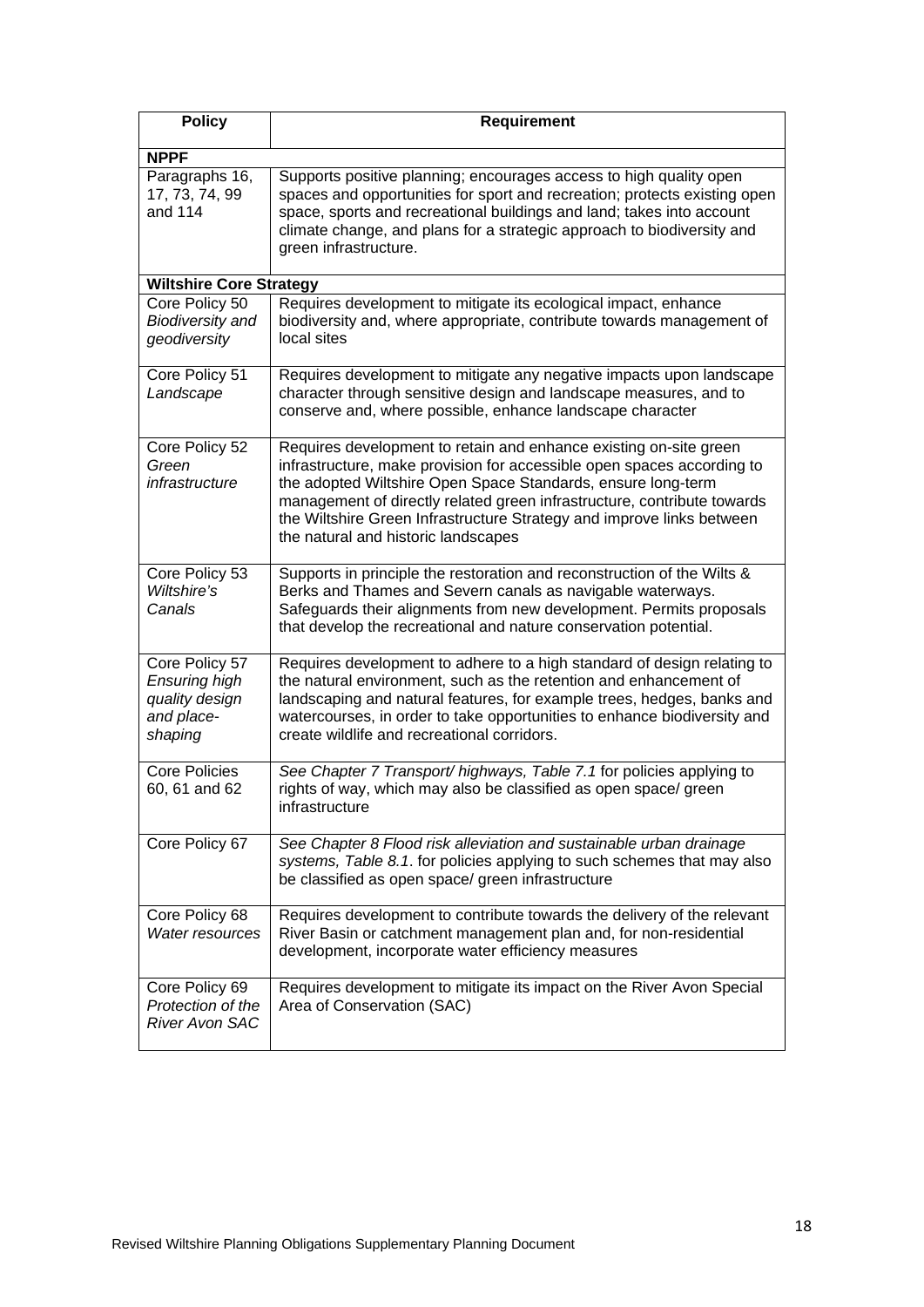| <b>Saved policies</b>                                                       |                                                               |  |  |
|-----------------------------------------------------------------------------|---------------------------------------------------------------|--|--|
| <b>Kennet District</b><br>Local Plan                                        | Contains the adopted open space standards for east Wiltshire  |  |  |
| <b>HC34</b><br>Recreation<br>provision on<br>large housing<br>sites         |                                                               |  |  |
| <b>Kennet District</b><br>Local Plan                                        | Contains the adopted open space standards for east Wiltshire  |  |  |
| <b>HC35</b><br>Recreation<br>provision on<br>small housing<br>sites         |                                                               |  |  |
| North Wiltshire<br>Local Plan                                               | Contains the adopted open space standards for north Wiltshire |  |  |
| CF <sub>3</sub><br>Provisions of<br>open space                              |                                                               |  |  |
| West Wiltshire<br>Leisure and<br>Recreation<br>Development<br>Plan Document | Contains the adopted open space standards for west Wiltshire  |  |  |
| LP4<br>Providing<br>recreation<br>facilities in new<br>developments         |                                                               |  |  |
| Salisbury<br><b>District Local</b><br>Plan                                  | Contains the adopted open space standards for south Wiltshire |  |  |
| R <sub>2</sub><br>Open space<br>provision                                   |                                                               |  |  |
| Salisbury<br><b>District Local</b><br>Plan                                  | Contains the adopted open space standards for south Wiltshire |  |  |
| R <sub>3</sub><br>Open space<br>provision                                   |                                                               |  |  |

#### **Table 6.1 - Summary of open space/ green infrastructure policies**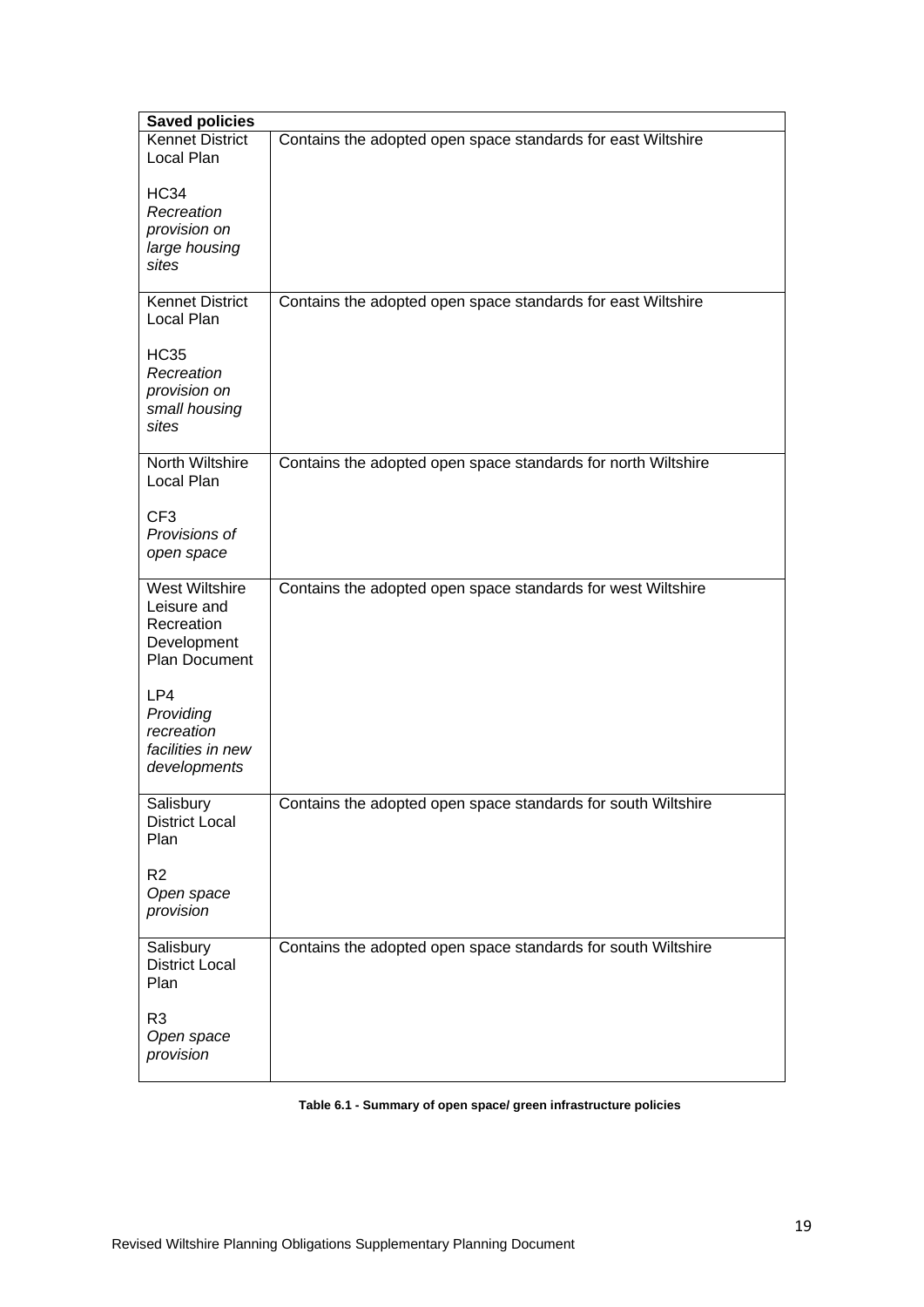6.6 The saved Local Plan policies contain the adopted Wiltshire open space standards. These will be replaced by Wiltshire-wide standards, within the Open Spaces Study (2015 – 2026) Part 1. The new standards will be formally adopted as part of the partial review of the Wiltshire Core Strategy programmed in the Council's Local Development Scheme.

# **Thresholds and application**

- 6.7 Thresholds for planning obligations are set out in the adopted Wiltshire open space standards. Four sets of open space standards are currently in operation across Wiltshire, with different standards applying in each of the former district areas. Core Policy 52 requires development to make provision in line with the adopted Wiltshire Open Space standards.
- 6.8 Onsite provision of open space and landscaping schemes may be offered to the Council or its nominee (usually a town or parish council) by a developer for adoption to be managed in perpetuity by a management company on behalf of the Council or town/ parish council. Where new publically accessible open space is proposed as part of a development, the Council will require these facilities to be useable and of high quality. There are currently no specific standards against which the Council will undertake this assessment. It will be guided by the Open Spaces Study, dependent upon individual site characteristics and, as such, in the interim period decisions will be made on a case by case basis. Open space must initially be maintained by the developer to the satisfaction of the Council for at least 12 months after being provided on-site (this may be lengthened or shortened at the Council's discretion). All new public open space must be secured and maintained in perpetuity for the benefit of the public. A commuted maintenance payment to cover a period of 20 years will also be required. The payment will be calculated using either the annual maintenance unit rates in place at the time of completion of the section 106 agreement, index linked to take into account inflations that may occur prior to receipt of payment, or the annual maintenance unit rates in place at the time the open space site is transferred to the Council. These are calculated using rates from the current Spons external works and landscape price book.
- 6.9 Off-site provision of open space will be sought through planning obligations where it is not possible for the provision to be made on-site and the off-site open space is directly related to the proposed development. The off-site contribution will be calculated in line with the adopted Wiltshire Open Space standards and based on rates from the current Spons external works and landscape price book.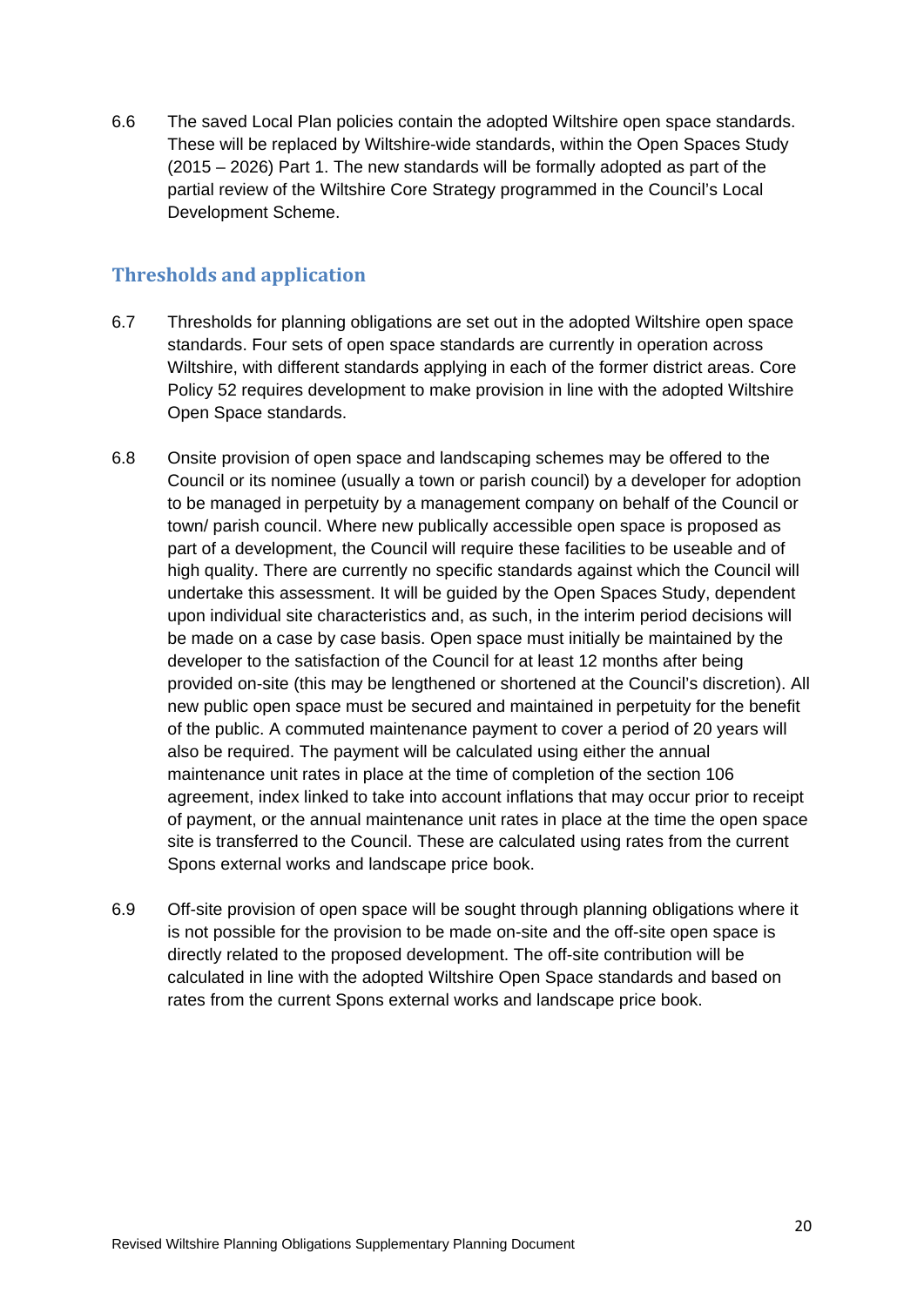# <span id="page-20-0"></span>**7. Transport/ highways**

# **General approach**

- 7.1 Transport impacts of development will be addressed through the use of planning conditions, planning obligations and through the application of CIL receipts. Generally and in accordance with national guidance, the Council will first try to address transport and highways issues through planning conditions. This might be for on-site highways infrastructure or off-street parking to ensure the efficacy of the proposed network.
- 7.2 Inevitably, developments generating or attracting significant trips will have an off-site impact. Appropriate mitigation will need to be identified in the supporting transport assessment. It might be possible to directly mitigate the off-site impact of development on the wider transport network. In these situations, mitigation will normally be secured through negatively framed planning conditions, with works carried out under a section 278 (highways) agreement. This agreement can be drafted alongside the section 106 agreement.
- 7.3 However, section 278 agreements cannot be used to mitigate the cumulative impact of developments. Instead, planning obligations (subject to pooling restrictions) would normally be sought towards, for example, highways infrastructure or revenue support for local bus services. Obligations will also be used for traffic regulation orders directly required by development, typically for controlling traffic parking by directional movement or by weight.
- 7.4 The principle settlements in Wiltshire (i.e. Chippenham, Salisbury and Trowbridge) are supported by transport strategies. These identify measures to mitigate the cumulative impacts of development. Consideration of these is a key determinant of the highways authority recommendation on a planning application. Specific proposals could be delivered by planning obligations (subject to pooling restrictions). Such measures include:
	- Road improvement schemes
	- Junction capacity improvements
	- Measures to facilitate the shift from car use to more sustainable means of transport, primary bus, cycle or walking schemes but also improvements to rail infrastructure
- 7.5 The accessibility and connectivity of development will be taken into consideration, including local destinations reasonably required by future residents, or vice-versa in the case of non-residential development. For example, measures might include new or upgraded pedestrian and cycle facilities. These may be identified in transport assessments, cycle and footpath route audits and travel plans, or through the local knowledge of officers.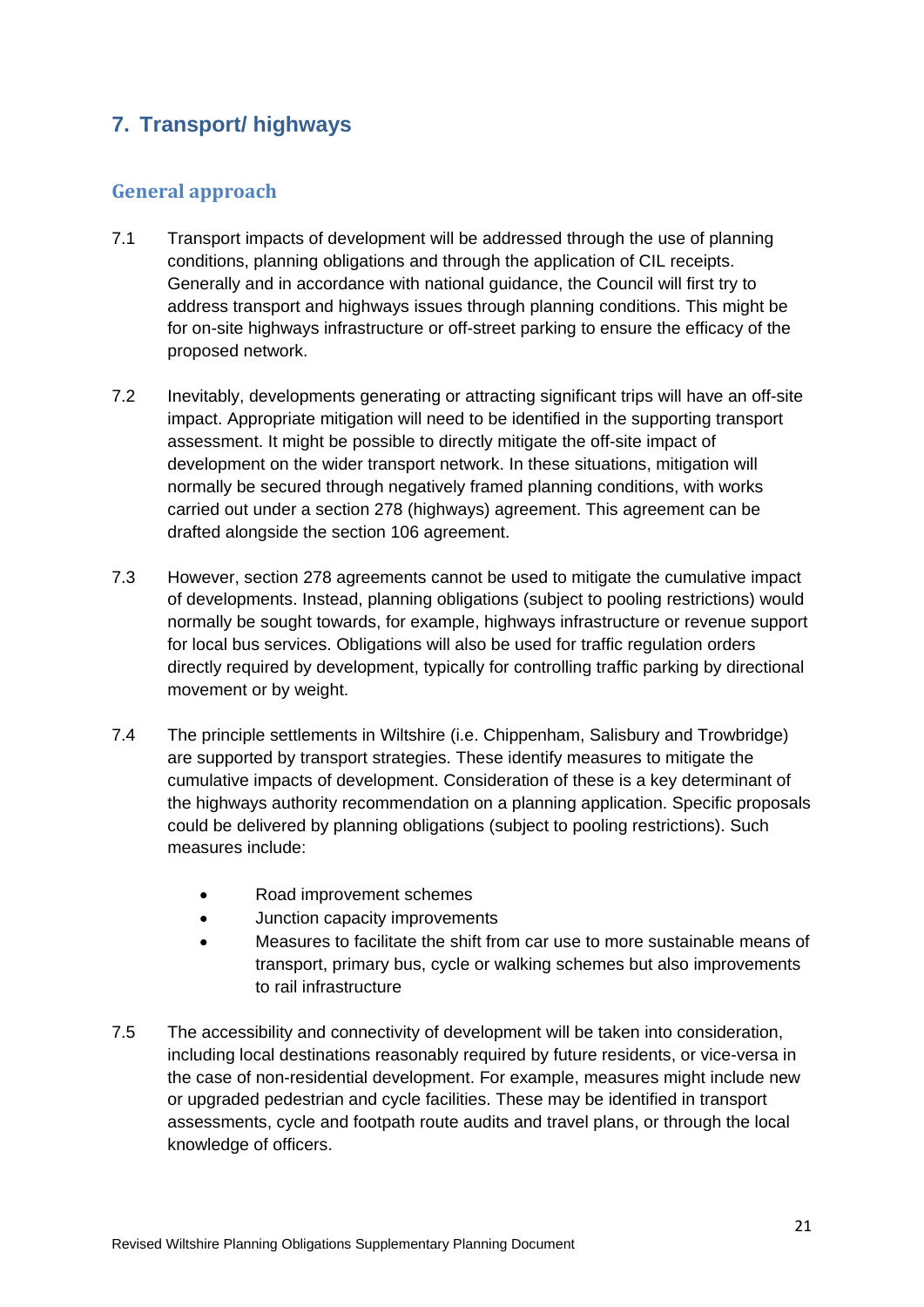7.6 The provision of sustainable transport measures may be more challenging in rural areas but is likely to reflect those sought in more urban areas of the county.

# **Policy context and framework**

7.7 Any transport/ highways requirements will be justified in accordance with the NPPF, the Wiltshire Core Strategy (Core Policies and the development templates) and saved policies (*see Table 7.1*).

| <b>Policy</b>                                                        | <b>Requirement</b>                                                                                                                                                                                                                                              |  |  |
|----------------------------------------------------------------------|-----------------------------------------------------------------------------------------------------------------------------------------------------------------------------------------------------------------------------------------------------------------|--|--|
| <b>NPPF</b>                                                          |                                                                                                                                                                                                                                                                 |  |  |
| Paragraphs 29 to 41                                                  | Promote sustainable transport measures                                                                                                                                                                                                                          |  |  |
| <b>Wiltshire Core Strategy</b>                                       |                                                                                                                                                                                                                                                                 |  |  |
| Core Policy 3                                                        | Planning obligations sought to mitigate the direct impact of development,                                                                                                                                                                                       |  |  |
| Infrastructure<br>requirements                                       | contribute towards delivery of infrastructure made necessary by the<br>development, and provision of local facilities and services.                                                                                                                             |  |  |
| Core Policy 60                                                       | Reduce the need to travel and deliver sustainable transport. Planning                                                                                                                                                                                           |  |  |
| Sustainable<br>transport                                             | obligations sought to mitigate the impact of development on transport users,<br>local communities and the environment.                                                                                                                                          |  |  |
| Core Policy 61<br>Transport and<br>development                       | Planning obligations sought towards sustainable transport improvements<br>identified in transport assessments.                                                                                                                                                  |  |  |
| Core Policy 62<br>Development<br>impacts on the<br>transport network | Appropriate mitigation measures from development sought to offset any<br>adverse impacts on the transport network at both the construction and<br>operational stages.                                                                                           |  |  |
| Core Policy 63<br><b>Transport strategies</b>                        | Planning obligations sought towards implementing the transport strategies for<br>the principal areas of development in Wiltshire (i.e. Chippenham, Salisbury<br>and Trowbridge) to address the need for integrated transport solutions in<br>these settlements. |  |  |
| Core Policy 64<br>Demand<br>management                               | Demand management mitigation measures sought to reduce reliance on the<br>car and encourage the use of sustainable transport alternatives.                                                                                                                      |  |  |
| Core Policy 66<br>Strategic transport<br>network                     | Identifies improvements to the A350 national primary route at Yarnbrook/<br>West Ashton. Mitigation measures sought to ensure important commuting<br>routes for Annex II species are protected.                                                                 |  |  |
| <b>Saved policies</b>                                                |                                                                                                                                                                                                                                                                 |  |  |
| <b>West Wiltshire</b><br>Leisure and<br><b>Recreation DPD</b>        | Protects public rights of way network from development and, where<br>appropriate, seeks improvements as part of development proposals                                                                                                                           |  |  |
| CR <sub>1</sub><br>Footpaths and rights<br>of way                    |                                                                                                                                                                                                                                                                 |  |  |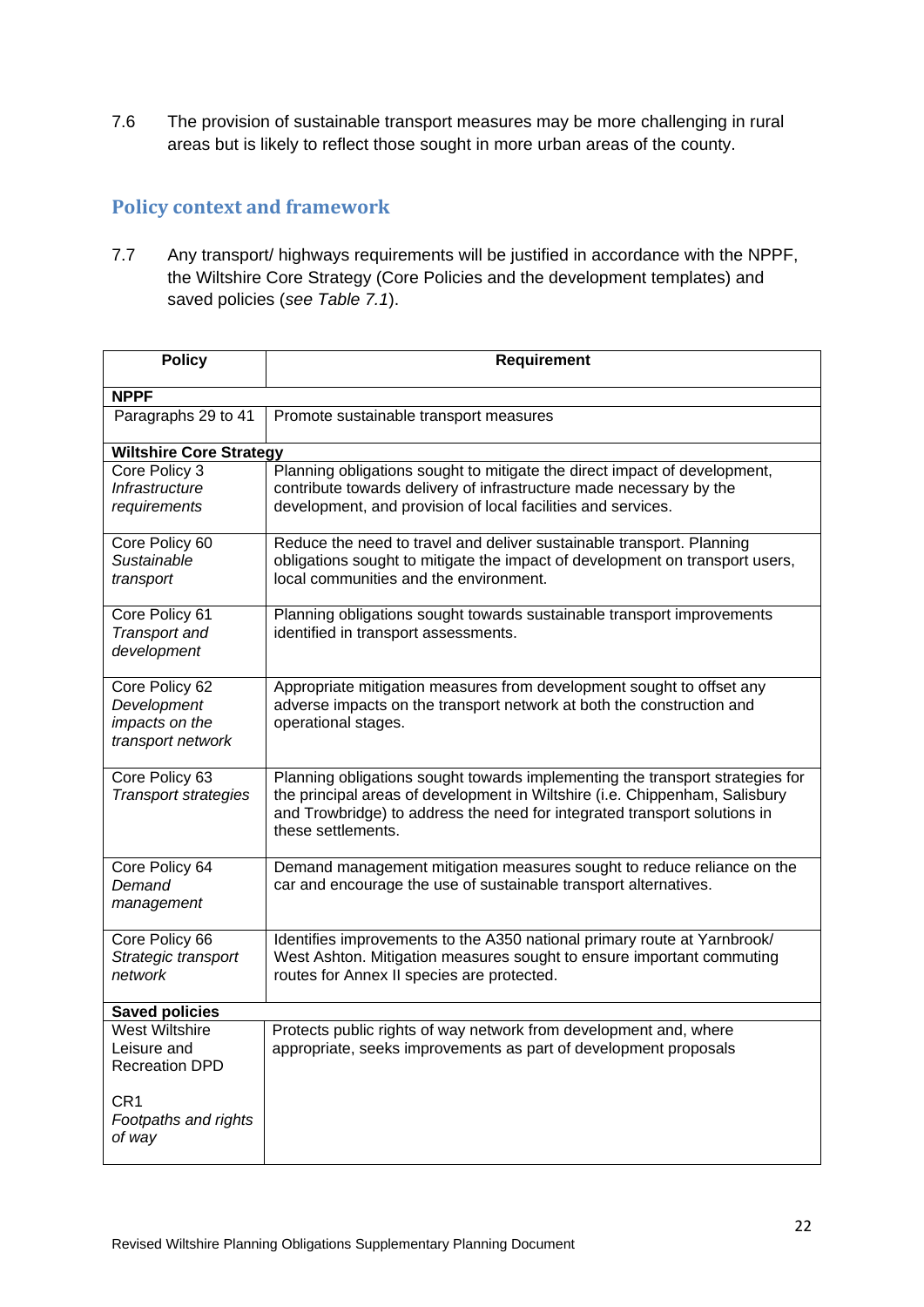| <b>Other</b>                         |                                                                                                                                                                                                             |
|--------------------------------------|-------------------------------------------------------------------------------------------------------------------------------------------------------------------------------------------------------------|
| <b>Planning Practice</b><br>Guidance | Provides further guidance, which will be referred to by the Council in seeking<br>transport/ highways contributions, especially around the use of conditions,<br>transport assessments and travel planning. |
| DfT publications                     | Further design-related national guidance, e.g. Design Manual for Roads and<br>the Manual for Streets                                                                                                        |

**Table 7.1 – Summary of transport/ highways policies**

# **Thresholds and application**

- 7.8 Planning obligations may be sought regardless of the size of the development proposed, depending upon the site related circumstances. However, developments not requiring a transport assessment<sup>[4](#page-22-0)</sup> are unlikely to need to provide for any off-site works. Those that do can be anticipated to be required to mitigate their impact. Smaller developments will help reduce their limited impacts through the use of CIL receipts.
- 7.9 Where significant infrastructure is included on-site, it will likely need to be of a size to accommodate internal and any external trips it might facilitate. On-site infrastructure may need to be appropriately upgraded to accommodate planned connecting infrastructure. This will be required as a pro bono contribution, as part of the abnormal development costs.
- 7.10 In the principal settlements, planning obligations will have regard to the relevant transport strategy. Off-site measures will primarily be restricted to residential development because they generate trips. Contributions (subject to pooling restrictions) are normally sought on a per dwelling basis but this approach is subject to review.
- 7.11 Employment development attracts trips and is to be encouraged to support the increase in forecast population. It will normally be required only to address immediate and local transport impacts, where they have a deleterious effect on the transport network. Major employment and retail developments may be required to mitigate their impacts away from the immediate area, e.g. congestive impacts at identified junctions.
- 7.12 There will be some transport schemes that cannot be funded through planning obligations and these will be delivered through CIL receipts.

<span id="page-22-0"></span><sup>4</sup> Guidance on Transport Assessments, March 2007, GCLG/ DfT.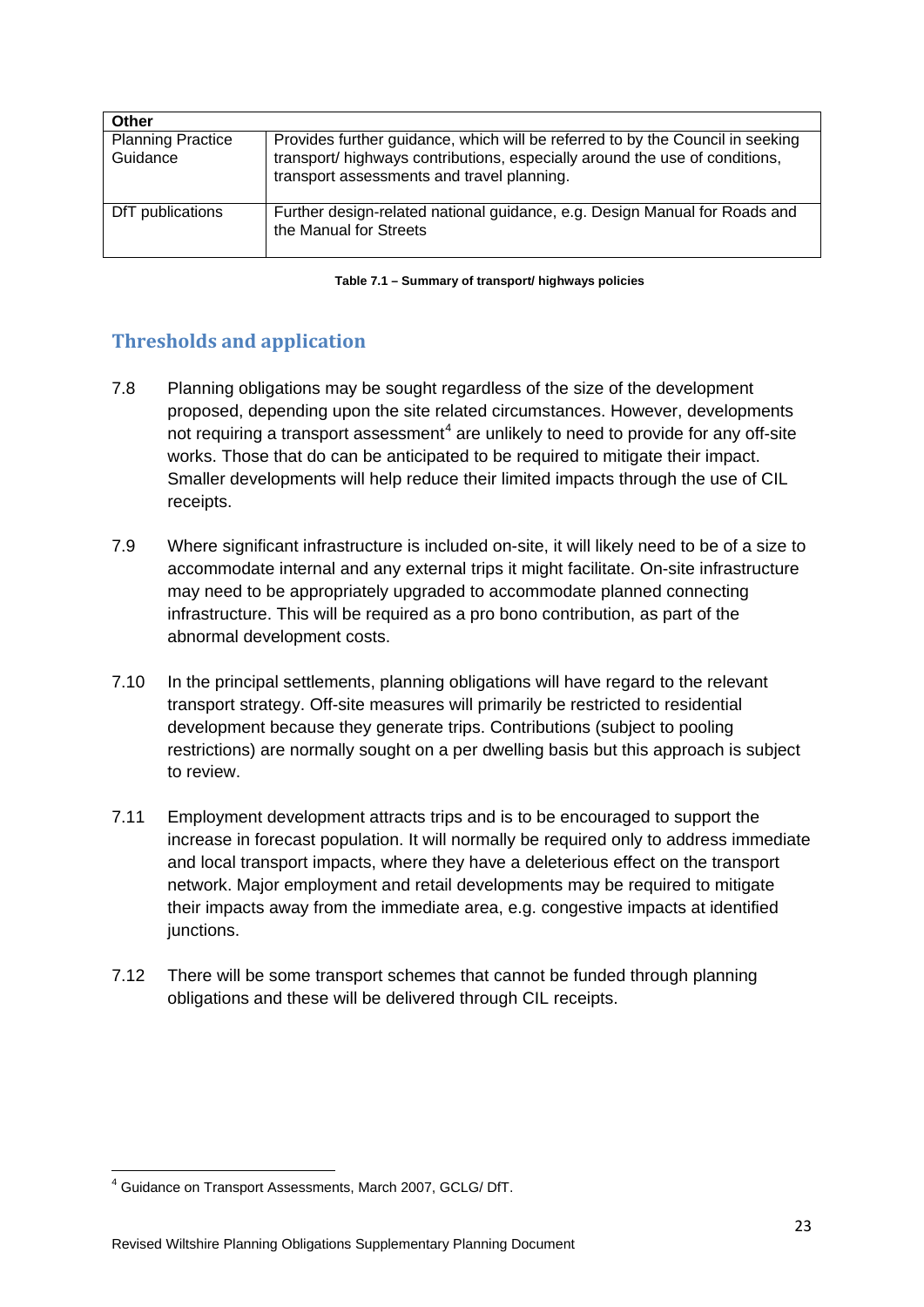- 7.13 Any requirements for transport/ highways planning obligations will meet the three statutory tests in CIL Regulation 122 in the following way:
	- **Necessary** acceptability of the transport impacts of the development in the absence of mitigation, which is consider on a site-by-site or cumulative basis.
	- **Directly related** impact of the development on the local transport network resulting from the trips directly associated with the development
	- **Scale** measures that do not exceed only what is necessary to mitigate the development's own impact on the local network. However, negotiated mitigation measures might result in, for example, local improvements to capacity at one junction at the expense of another. At least a five year life would be expected from any works on the highway.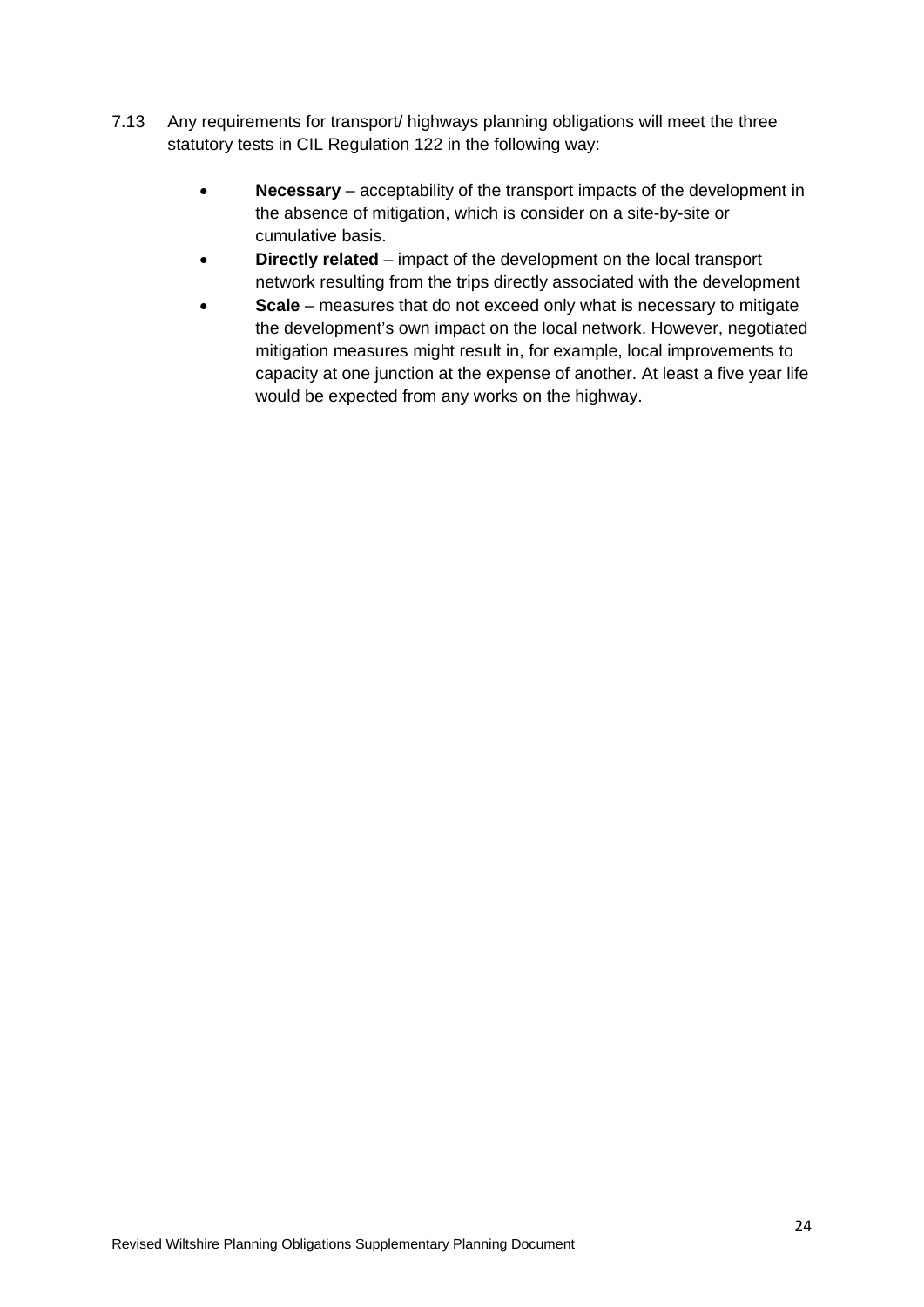# <span id="page-24-0"></span>**8. Flood alleviation and sustainable drainage systems**

# **General approach**

- 8.1 The Council will continue to secure site-specific flood alleviation and sustainable drainage systems (SuDS) mainly through planning conditions but, occasionally, through planning obligations.
- 8.2 The Council is committed to implementing sustainable approaches to surface water drainage, expecting developments to incorporate SuDS. Additionally, several areas in Wiltshire are within Flood Zones 2 and 3. Developments proposed that fall into those zones will require additional evidence that no lower risk alternative sites were available.
- 8.3 All new development will need to include measures to reduce the rate of rainwater run-off and improve rainwater infiltration to soil and ground (sustainable drainage), unless site or environmental conditions make these measures unsuitable.
- 8.4 Development will be expected to incorporate SUDs, such as rainwater harvesting, green roofs, permeable paving, ponds, wetlands and swales, wherever possible.
- 8.5 The provision of green infrastructure, including woodland, should also be considered as a measure to reduce surface water run-off. Any opportunities to reinstate or create additional, natural functional floodplain through the development process will be encouraged.

# **Policy context and framework**

8.6 Any requirements for flood alleviation and SuDS infrastructure will be justified in accordance with the NPPF, the Wiltshire Core Strategy (Core Policies and the development templates) and saved policies (*see Table 8.1*).

| <b>Policy</b>                                   | <b>Requirement</b>                                                                                                                                                                                                                                    |
|-------------------------------------------------|-------------------------------------------------------------------------------------------------------------------------------------------------------------------------------------------------------------------------------------------------------|
| <b>NPPF</b>                                     |                                                                                                                                                                                                                                                       |
| Paragraphs 99 - 104                             | Meeting the challenge of climate, change, flooding and coastal change                                                                                                                                                                                 |
| <b>Wiltshire Core Strategy</b>                  |                                                                                                                                                                                                                                                       |
| Core Policy 3<br>Infrastructure<br>requirements | Planning obligations sought to mitigate the direct impact of development,<br>contribute towards delivery of infrastructure made necessary by the<br>development, and provision of local facilities and services.                                      |
| Core Policy 67<br>Flood risk                    | Requires all new development to include measures to reduce the rate of<br>rainwater run-off and improve rainwater infiltration to soil and ground<br>(sustainable drainage) unless site or environmental conditions make these<br>measures unsuitable |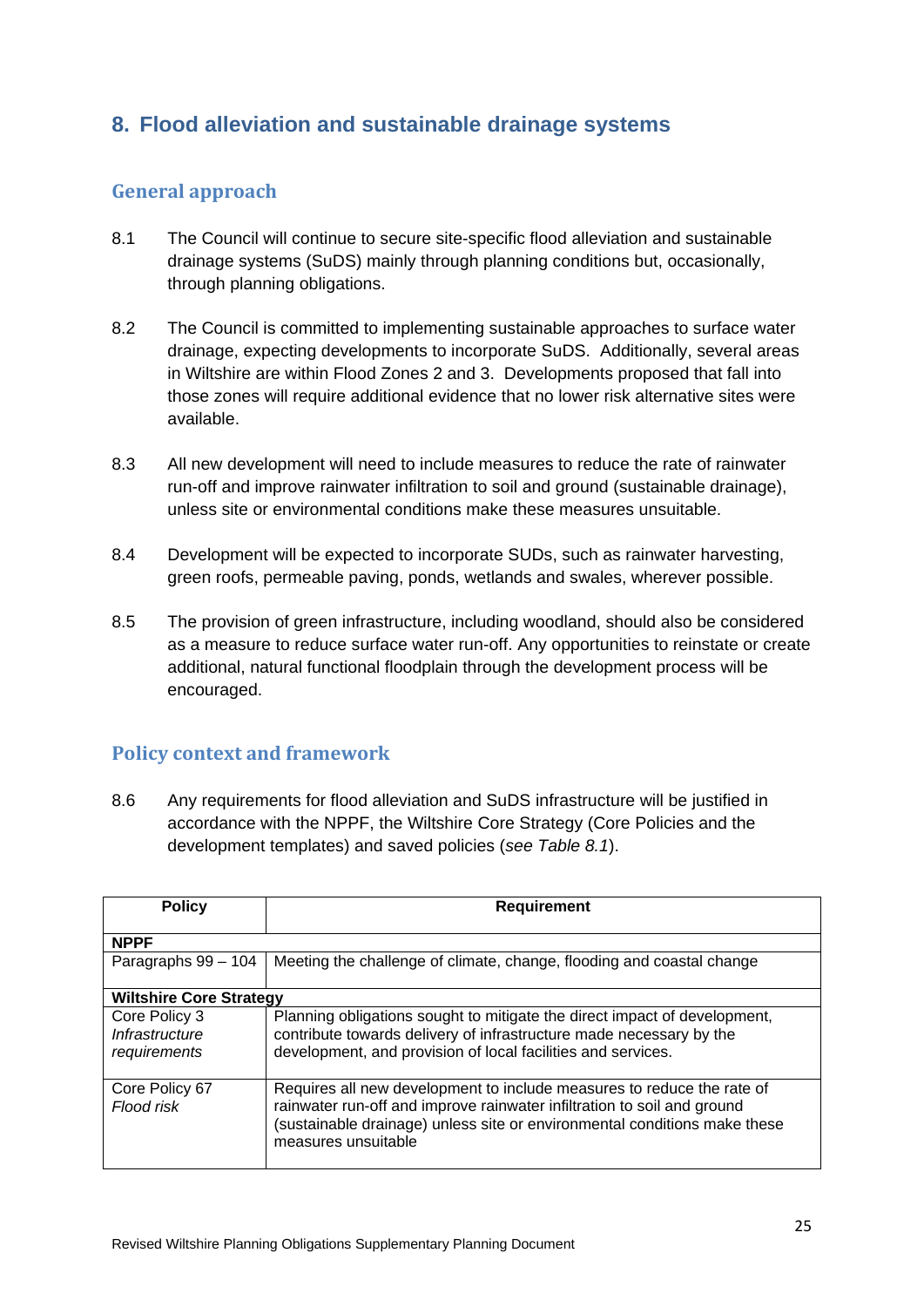| <b>Saved policies</b>     |                                                                            |  |
|---------------------------|----------------------------------------------------------------------------|--|
| West Wiltshire            | Requires development to have adequate foul drainage and connect to mains   |  |
| District Plan             | drainage                                                                   |  |
|                           |                                                                            |  |
| U1a                       |                                                                            |  |
| Foul water disposal       |                                                                            |  |
|                           |                                                                            |  |
|                           |                                                                            |  |
| Other                     |                                                                            |  |
| <b>Environment Agency</b> | Sustainable Drainage Systems: An Introduction, which sets out the 'surface |  |
|                           | water management train' approach recommended by the Environment Agency     |  |
|                           | that developers will be expected to follow                                 |  |
|                           |                                                                            |  |
| <b>Wiltshire Council</b>  | A Developer's Guide to SuDS in Wiltshire                                   |  |
|                           |                                                                            |  |

#### **Table 8.1 – Summary of flood alleviation and sustainable drainage systems (SuDS) policies**

# **Thresholds and application**

- 8.7 Major flood alleviation and SuDS projects will be delivered by the water companies, or via CIL and other infrastructure funding. Section 106 agreements will not be used to seek funding for these projects.
- 8.8 However, developers may be expected to mitigate the direct impacts of their development on local drainage and flood risk management through planning obligations. Planning obligations may be sought where the development requires:
	- Off site management of surface water to ameliorate the impact of the development on the capacity of Sewage Treatment Works
	- Off site management of surface water to ameliorate the impact of the development on the risk of flooding to properties nearby
	- Off site works to manage the impact of the development on the risk of flooding from fluvial sources to properties nearby
- 8.9 The section 106 agreement will require the nature of the works to be undertaken to be agreed by the Council. Appropriate contracts will need to be in place to secure the delivery of off-site work before the development can commence. This will involve securing the agreement of the relevant landowner(s) as well as appropriate agreements from the local drainage company and/ or relevant regulatory bodies.
- 8.10 On-site infrastructure may also be provided to alleviate the risk of flooding, and reduce impacts on drainage infrastructure. Core Policy 3 states that water and sewerage, flood alleviation and sustainable drainage systems are essential infrastructure. This is to be provided by new development, which must be adequately served by on and off-site foul and surface water drainage systems. This will normally form part of the detailed matters submitted and agreed through the planning application process. The delivery can therefore be secured through a planning condition.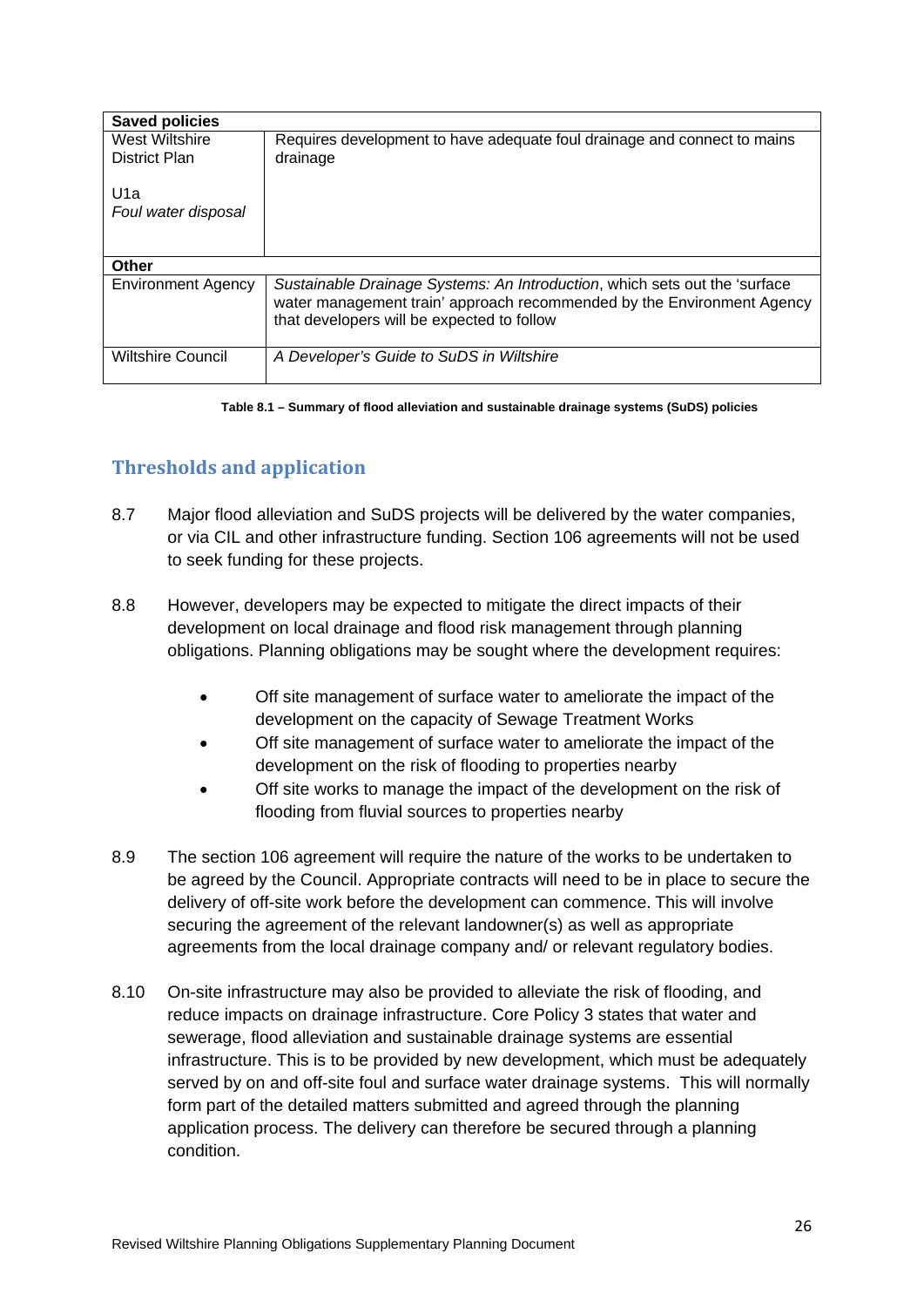- 8.11 However, the ongoing maintenance of on-site infrastructure may need to be subject to a section 106 agreement. Off-site infrastructure will need to be maintained in order to ensure it continues to operate effectively. Additionally, some developments will incorporate on-site flood risk management and drainage infrastructure which will require maintenance beyond the normal timeframe of development.
- 8.12 The developer may be able to get this infrastructure adopted by the local drainage company if it meets their specifications. Where this cannot be achieved, the developer must put in place mechanisms to ensure the ongoing maintenance and effective operation of the infrastructure in perpetuity.
- 8.13 The Council will include clauses within section 106 agreements to secure the ongoing maintenance of flood alleviation and SuDS. This could apply to both off-site and on-site provision. Normally the section 106 agreement will require either:
	- the developer to enter into an agreement with the local drainage company to adopt the flood alleviation and SuDS prior to initial occupation/ use, or
	- the developer to prepare a management plan for the flood alleviation and SuDS, agreed by the council, and put in place mechanisms to deliver ongoing management of the infrastructure prior to initial occupation/ use.
- 8.14 Due to the unpredictable nature of flood risk and drainage issues, later implementation of maintenance is unacceptable.
- 8.15 It is necessary to ensure delivery of flood alleviation and SuDS alongside development. Therefore, any financial planning obligations must be paid upon commencement of development to allow sufficient time to deliver the required infrastructure. If the developer is undertaking the physical work themselves then it must be completed prior to initial occupation or use. The section 106 agreement will set out the phasing requirements for planning obligations related to flood alleviation and SuDS.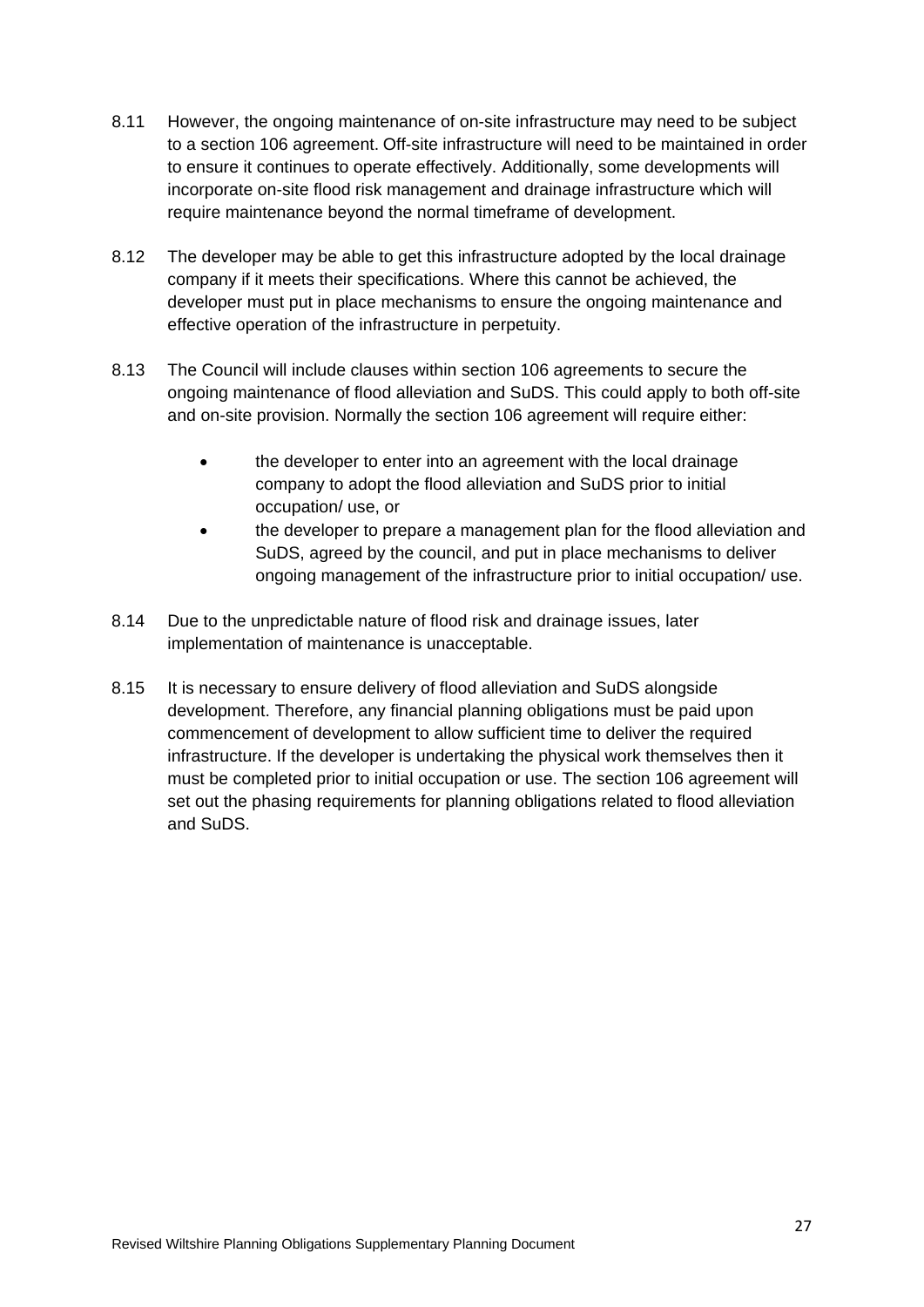# <span id="page-27-0"></span>**9. Community and health facilities**

# **General approach**

9.1 Where there is a direct link to development, the Council will fund community and health facilities through planning obligations. CIL may be used to fund other health facilities and community facilities such as multi-use community facilities, leisure centres and libraries and cultural facilities.

# **Policy context and framework**

9.2 Any requirements for community and health facilities will be justified in accordance with the NPPF, the Wiltshire Core Strategy (Core Policies and the development templates) and saved policies (*see Table 9.1*).

| <b>Policy</b>                                                            | <b>Requirement</b>                                                                                                                                                                                                                                                                                                                             |  |
|--------------------------------------------------------------------------|------------------------------------------------------------------------------------------------------------------------------------------------------------------------------------------------------------------------------------------------------------------------------------------------------------------------------------------------|--|
| <b>NPPF</b>                                                              |                                                                                                                                                                                                                                                                                                                                                |  |
| Paragraphs 28 and<br>70                                                  | Support economic growth in rural areas, and the delivery of social,<br>recreational and cultural facilities and services                                                                                                                                                                                                                       |  |
| Paragraphs 156, 162<br>and 171                                           | Supports strategic policies to deliver health, security, community and cultural<br>infrastructure and other local facilities, working with providers to assess the<br>capacity of and the need for strategic infrastructure, and work with health<br>providers to understand and take into account the health needs of the local<br>population |  |
| <b>Wiltshire Core Strategy</b>                                           |                                                                                                                                                                                                                                                                                                                                                |  |
| Core Policy 3<br>Infrastructure<br>requirements                          | Planning obligations sought to mitigate the direct impact of development,<br>contribute towards delivery of infrastructure made necessary by the<br>development, and provision of local facilities and services.                                                                                                                               |  |
| Core Policy 48<br>Supporting rural life                                  | Supports improving access to services and infrastructure, community<br>ownership and new shops in rural areas                                                                                                                                                                                                                                  |  |
| Core Policy 49<br>Protection of<br>services and<br>community facilities) | Protects existing services and community facilities                                                                                                                                                                                                                                                                                            |  |
| <b>Saved policies</b>                                                    |                                                                                                                                                                                                                                                                                                                                                |  |
| North Wiltshire Local<br>Plan                                            | Supports proposals for leisure facilities (and open space) within settlement<br>boundaries                                                                                                                                                                                                                                                     |  |
| CF2<br>Leisure facilities and<br>open space                              |                                                                                                                                                                                                                                                                                                                                                |  |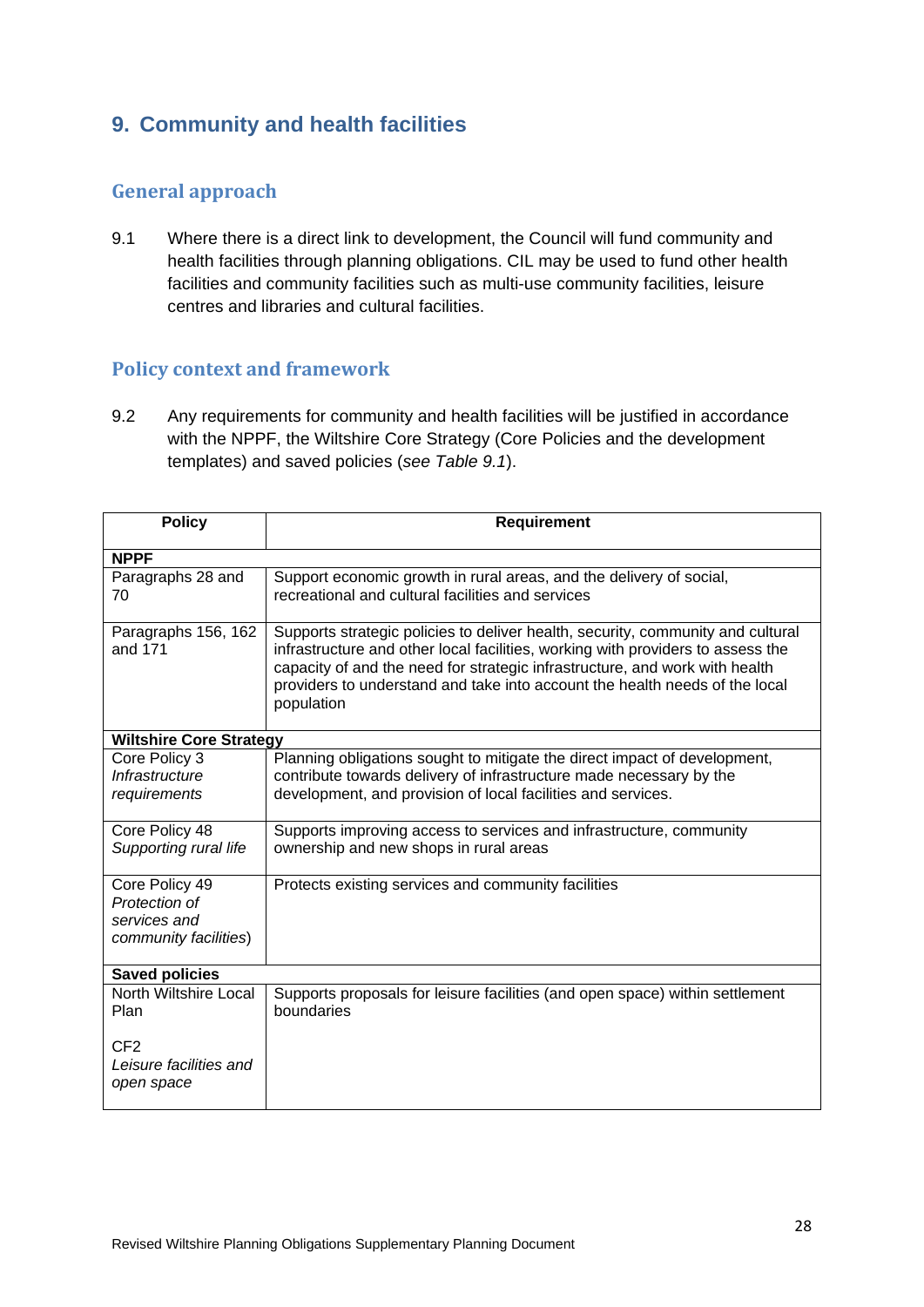| <b>Policy</b>                                                 | <b>Requirement</b>                                                                                                                          |
|---------------------------------------------------------------|---------------------------------------------------------------------------------------------------------------------------------------------|
| <b>Salisbury District</b><br>Local Plan                       | Supports provision of health facilities.                                                                                                    |
| PS <sub>1</sub><br>Community facilities                       |                                                                                                                                             |
| Salisbury District<br>Local Plan                              | Seeks provision of new indoor community and leisure facilities, or<br>contributions towards existing facilities, from development           |
| R4<br>Indoor community<br>and leisure provision               |                                                                                                                                             |
| <b>West Wiltshire</b><br>Leisure and<br><b>Recreation DPD</b> | Protect and enhance existing open space or leisure and recreation provision.<br>Seek provision of recreation facilities in new development. |
| Policies LP1, LP2,<br>LP3, LP4 and LP5                        |                                                                                                                                             |
| <b>West Wiltshire</b><br>Leisure and<br><b>Recreation DPD</b> | Seek provision of new artificial turf and grass pitch provision from new<br>development                                                     |
| Policies OS1 and<br>OS <sub>2</sub>                           |                                                                                                                                             |
| <b>West Wiltshire</b><br>Leisure and<br><b>Recreation DPD</b> | Seeks provision of youth facilities from new development                                                                                    |
| Policies YP2                                                  |                                                                                                                                             |

#### **Table 9.1 – Summary of community and health facilities policies**

9.3 Known site-specific community and health facilities requirements resulting from strategically important sites are set out in the development templates in Appendix A to the adopted Wiltshire Core Strategy and in subsequent development plan documents, such as the Chippenham Site Allocations Plan and the Wiltshire Housing Site Allocations Plan. They are informed by the Infrastructure Delivery Plan, which will be updated periodically over the plan period. Infrastructure requirements may therefore change. The Council will be flexible and responsive to any changes.

# **Thresholds and application**

9.4 Depending on the size of the residential development it may be possible that community facilities such as a village hall or changing rooms for a sports pitch for example are delivered through planning obligations directly linked to the development and are used in the development.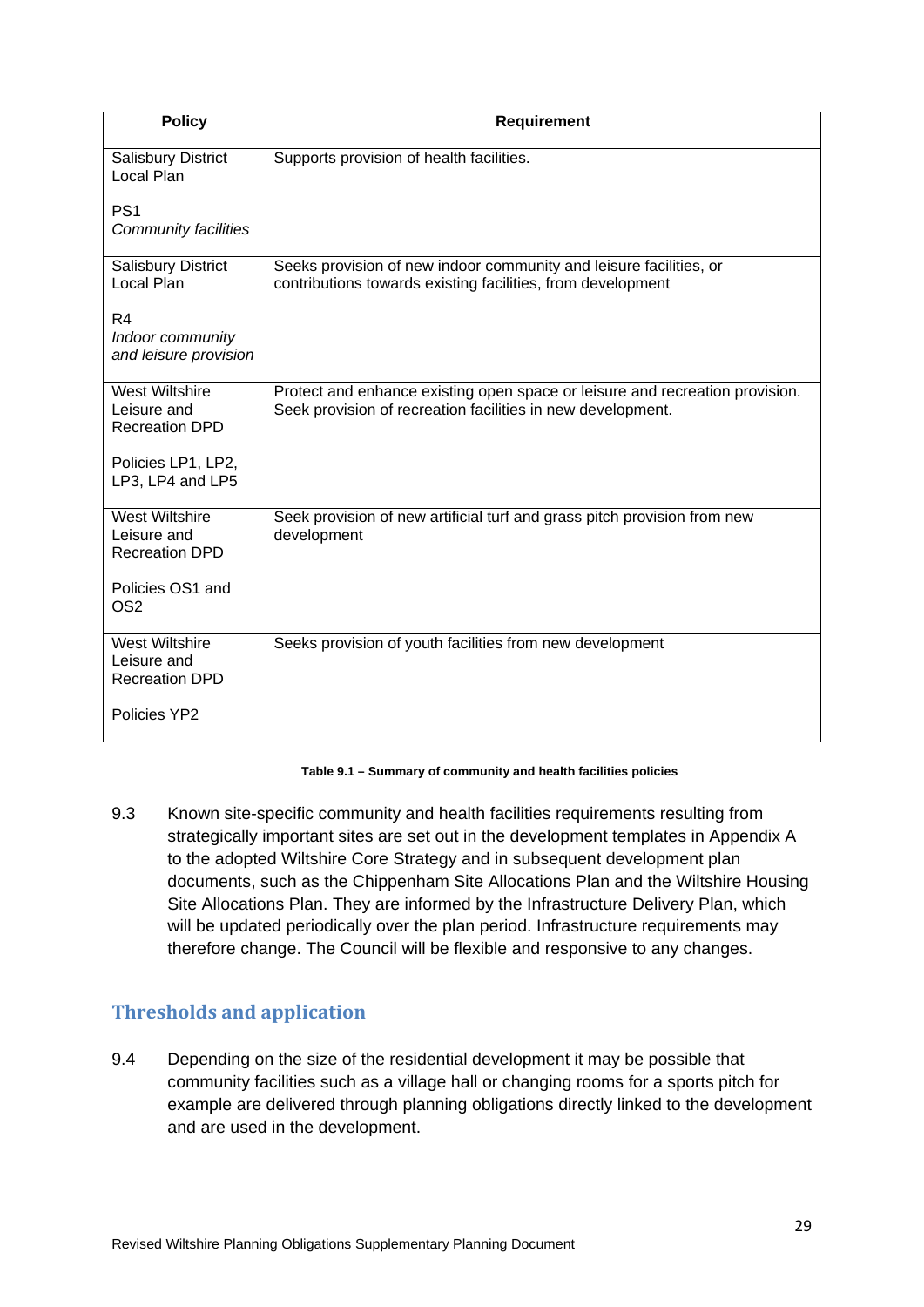9.5 Large residential developments or a cluster of neighbouring developments will lead to a local increase in population. This can create a need for specific local health facilities if there is no existing local capacity or likely to be in the near future. New development may therefore require a new facility or extensions to existing facilities to be provided.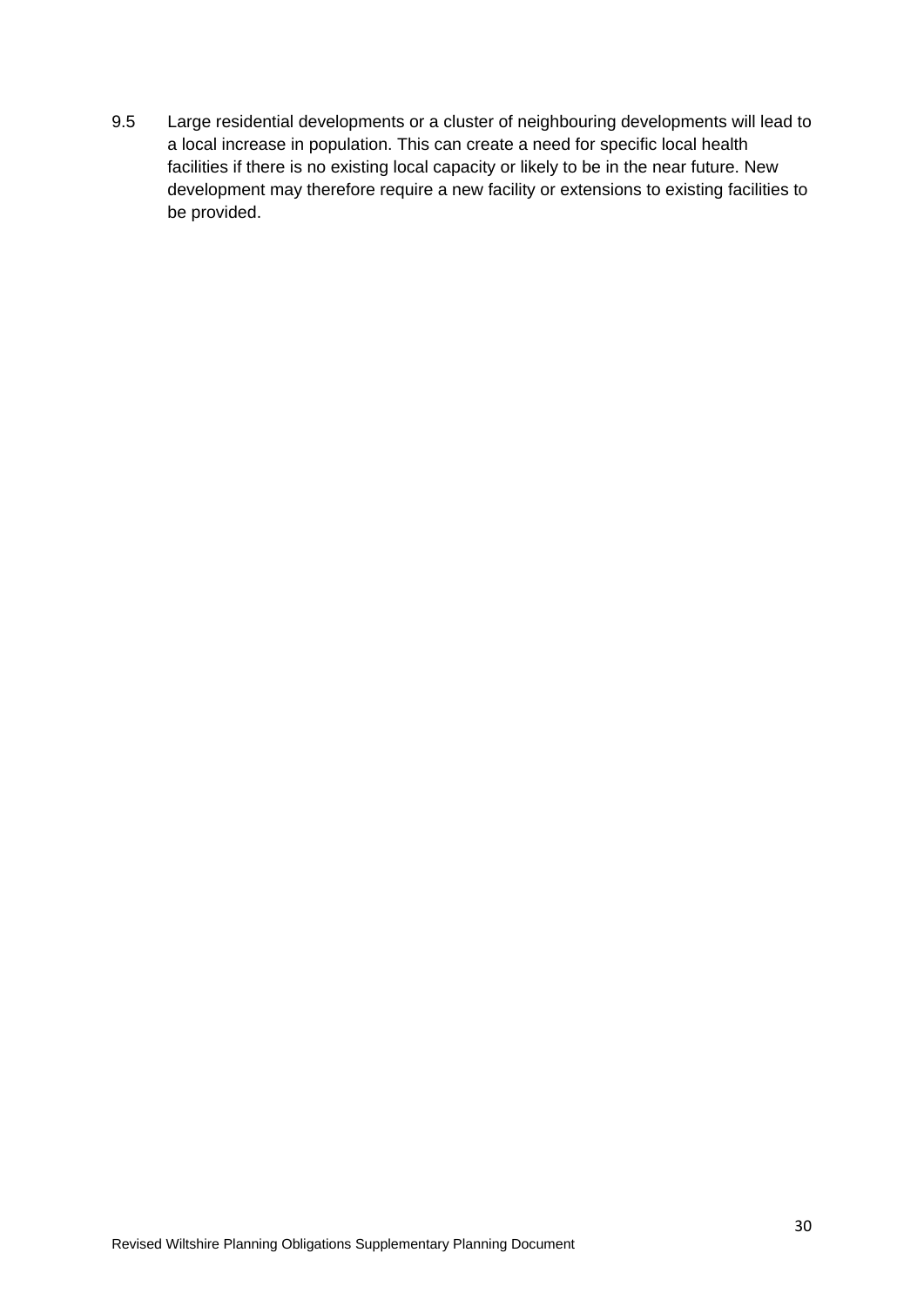# <span id="page-30-0"></span>**10. Other planning obligations**

- 10.1 The Council reserves the right to seek additional section 106 planning obligations to those listed above; where justified by local circumstance and where such planning obligations can meet the statutory tests set out in CIL Regulation 122.
- 10.2 Examples of section 106 obligations may include but will not be limited to:
	- Site-specific air quality, contaminated land and noise monitoring and mitigation measures
	- Fire hydrants (*see paragraph 10.3*)
	- Local employment, skills training and enterprise benefits
	- Waste and recycling containers $5$
	- Art and design in the public realm<sup>[6](#page-30-2)</sup>
	- Site-specific measures to protect and enhance the historic environment
- 10.3 Development may require the provision of fire hydrants and water supplied for firefighting. Where a direct need arising from the development is identified by the Fire Authority, the Council will seek this through a planning condition or, if this is not possible, a planning obligation. The developer is responsible for the cost of the hydrants and water supplies for firefighting. Consultation should be undertaken with the Fire Authority to ensure that the site is provided with adequate water supplies for use by the fire and rescue service in the event of a fire. Arrangements may include a water supply infrastructure, suitable sitting of hydrants and/ or access to an appropriate water supply. Consideration should also be given to ensure access to the site, for the purpose of firefighting, is adequate for the size and nature of the development. CIL may be used to fund other emergency services infrastructure projects.
- 10.4 Planning obligations may be secured to ensure that provision is made directly on-site or, as appropriate, off-site.

<span id="page-30-1"></span><sup>5</sup> Wiltshire Council (2014), *Waste Storage and Collection Guidance for New Developments.* This document is currently under review.

<span id="page-30-2"></span><sup>6</sup> Wiltshire Council (2011), *Guidance Note for Art and Design in the Public Realm*.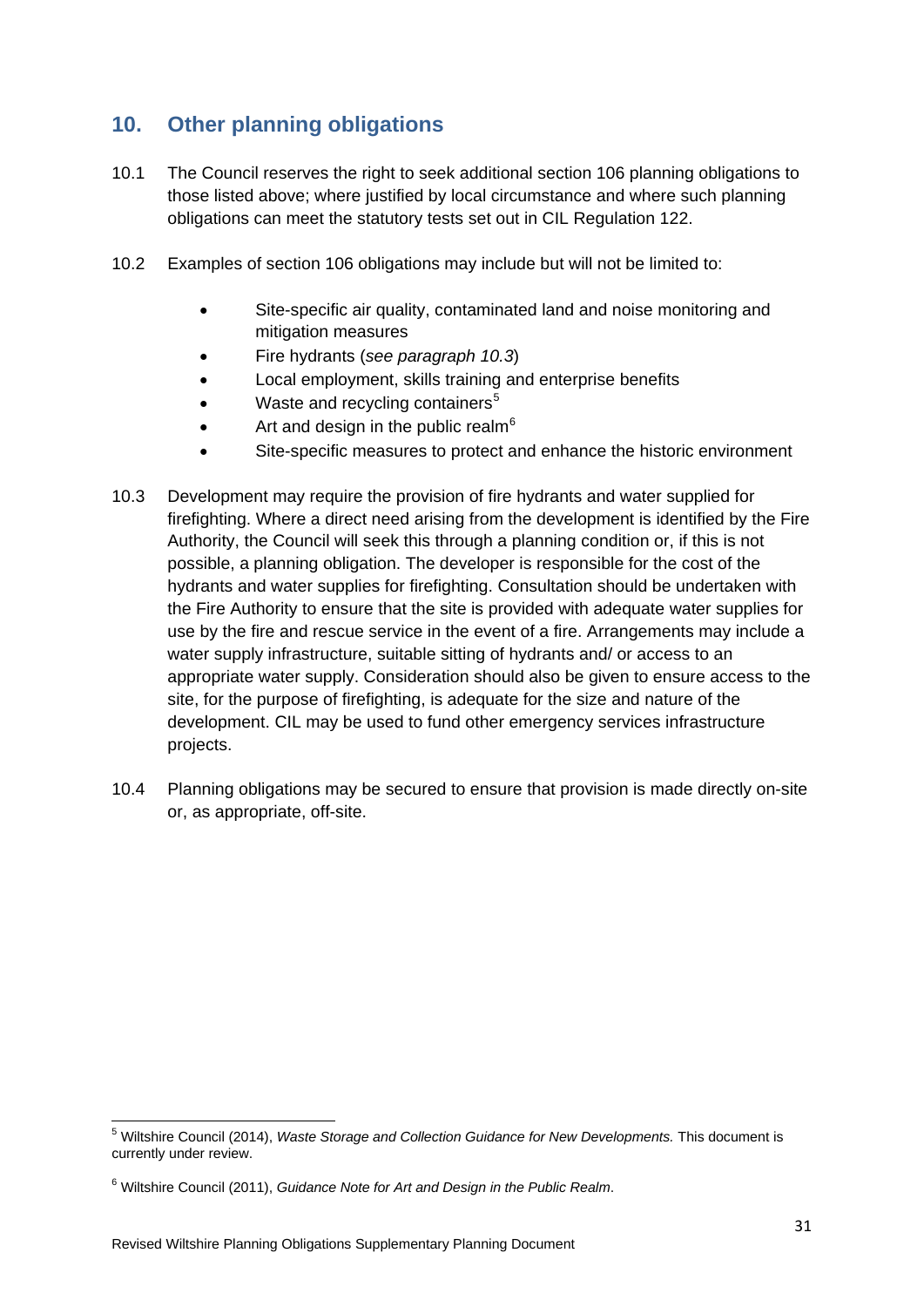# <span id="page-31-0"></span>**11. Negotiating planning obligations in Wiltshire**

11.1 The process for negotiating planning obligations is set within the framework of national legislation and guidance, and local policy and guidance, and other material considerations relevant in each particular case. The Council must meet the statutory tests in the CIL Regulations 2010 (as amended) and consider the policy guidance in the NPPF and PPG.

#### **Role of the case officer**

11.2 The case officer assigned to assess planning proposals will act as one point of contact for the negotiation of planning obligations.

#### **Pre-application stage**

- 11.3 The Council provides a pre-application advice service to anyone wanting help with a development proposal before the submission of a planning application. The aim is to provide responsive, consistent and timely advice. This de-risks the application process and reduces the time taken to deal with applications at the formal decision making stage. The charge for pre-application advice is set out on the 'Planning' pages of the council website.
- 11.4 Pre-application advice will identify policies of the development plan which generate a need for planning obligations. Where possible, it will specify expected heads of terms for any legal agreement or unilateral undertaking. The advice will provide details and/ or calculations of expected contributions, where relevant and possible. Potentially, this will assist applicants with the drafting of agreements or undertakings to enable them to be submitted before the submission of formal planning applications. Applicants will be encouraged to prepare agreements and undertakings in cooperation with the Council's solicitors, and, wherever possible, use the Council's template legal documents.
- 11.5 Applicants should use this SPD, alongside an analysis of their proposed works, to identify planning obligations necessary to mitigate the impacts of development.

## **Application stage**

- 11.6 The applicant or their agent must ensure that the formal process of applying for planning permission is followed. Guidance is set out on the 'Planning' pages of the Council website.
- 11.7 Applicants are encouraged to submit forms and related documentation electronically (via the Council website or Planning Portal). Paper submissions are also acceptable. Standard application forms are available in packs either on-line or on request.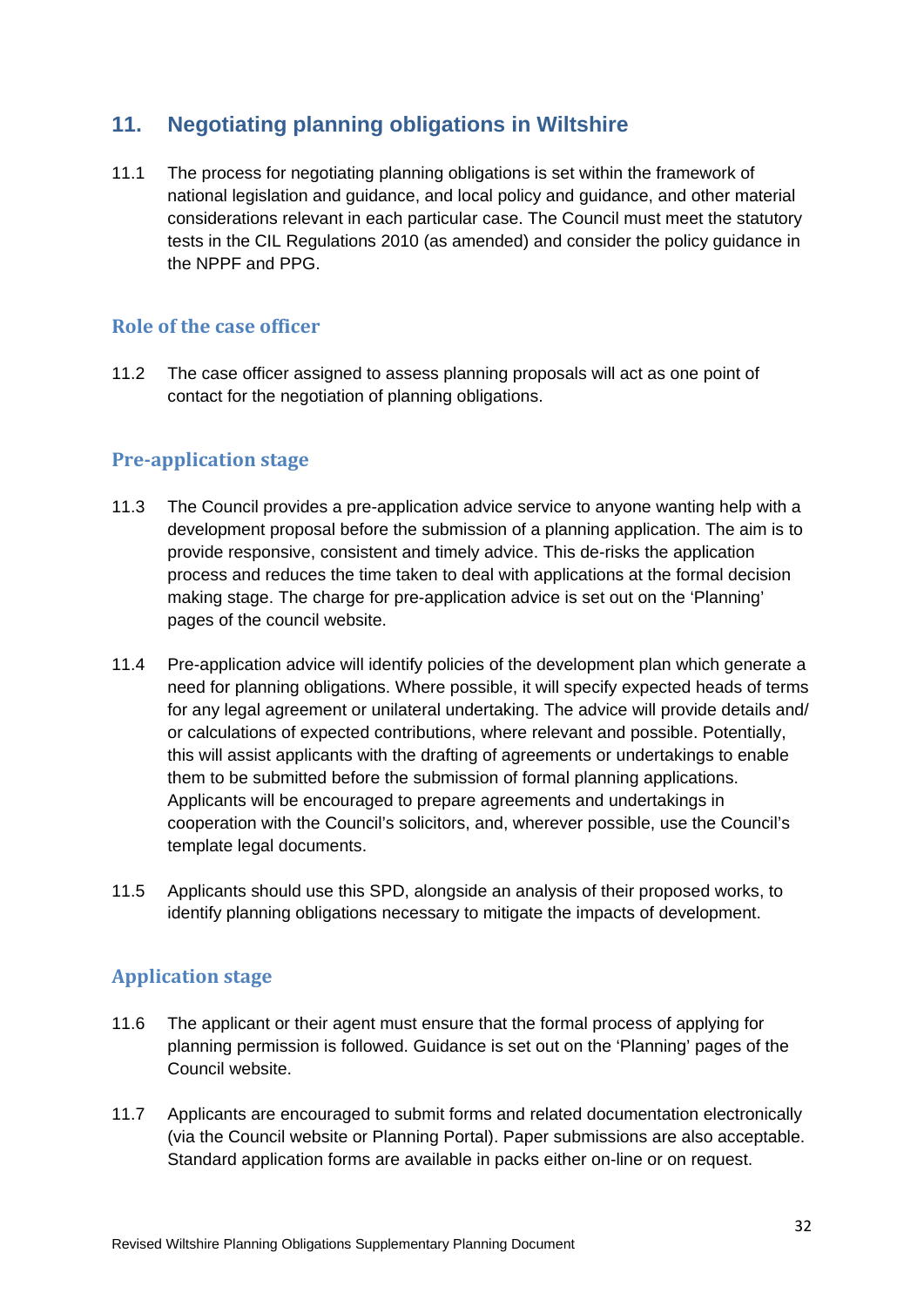- 11.8 Planning applications are validated on receipt using 'local validation checklists', available to view on-line or on request. The Council can refuse to register a planning application unless it receives all of the information set out in the checklists. Where applications generate the need for planning obligations the local validation checklists require, as a minimum, the heads of terms of the inevitable legal agreement or unilateral undertaking to be set out in the application documentation. The preapplication enquiry process will inform this process.
- 11.9 In rare situations where an applicant is unwilling to meet any, or all, of the expected planning obligations they should set out their reasons in a separate statement. If necessary, this should be accompanied by a viability appraisal (*see paragraph 11.12*).
- 11.10 The Council is not required to enter into protracted negotiations on the nature and extent of expected planning obligations during the formal application process. For this reason, the Council reserves the right to refuse inadequately justified applications without further explanation. To avoid this scenario, pre-application discussions are encouraged.

# **Thresholds**

11.11 Some infrastructure types contain individual minimum thresholds, e.g. affordable housing, below which an obligation of that type will not be sought. In general, whether an obligation is sought will depend upon the nature, type, location and crucially impact of the proposal.

## **Size of development**

11.12 Larger developments tend to create a specific need for infrastructure provision and improvements. They may require site specific infrastructure, such as schools, open spaces, community facilities and highway improvements or enabling works, to be secured through planning obligations. This could apply to smaller developments with site specific impacts.

# **Viability**

11.13 On rare occasions the cost of obligations may be greater than the proposed development is able to bear. Where the outcome is judged to have a significant impact on residual land values and financial viability is raised as a concern, a financial appraisal of the proposed development by the applicant will be required to substantiate the claim. This appraisal should be submitted alongside the application documentation and where possible will be treated and kept as confidential by the Council. The Council will scrutinise the financial appraisal before confirming or otherwise viability.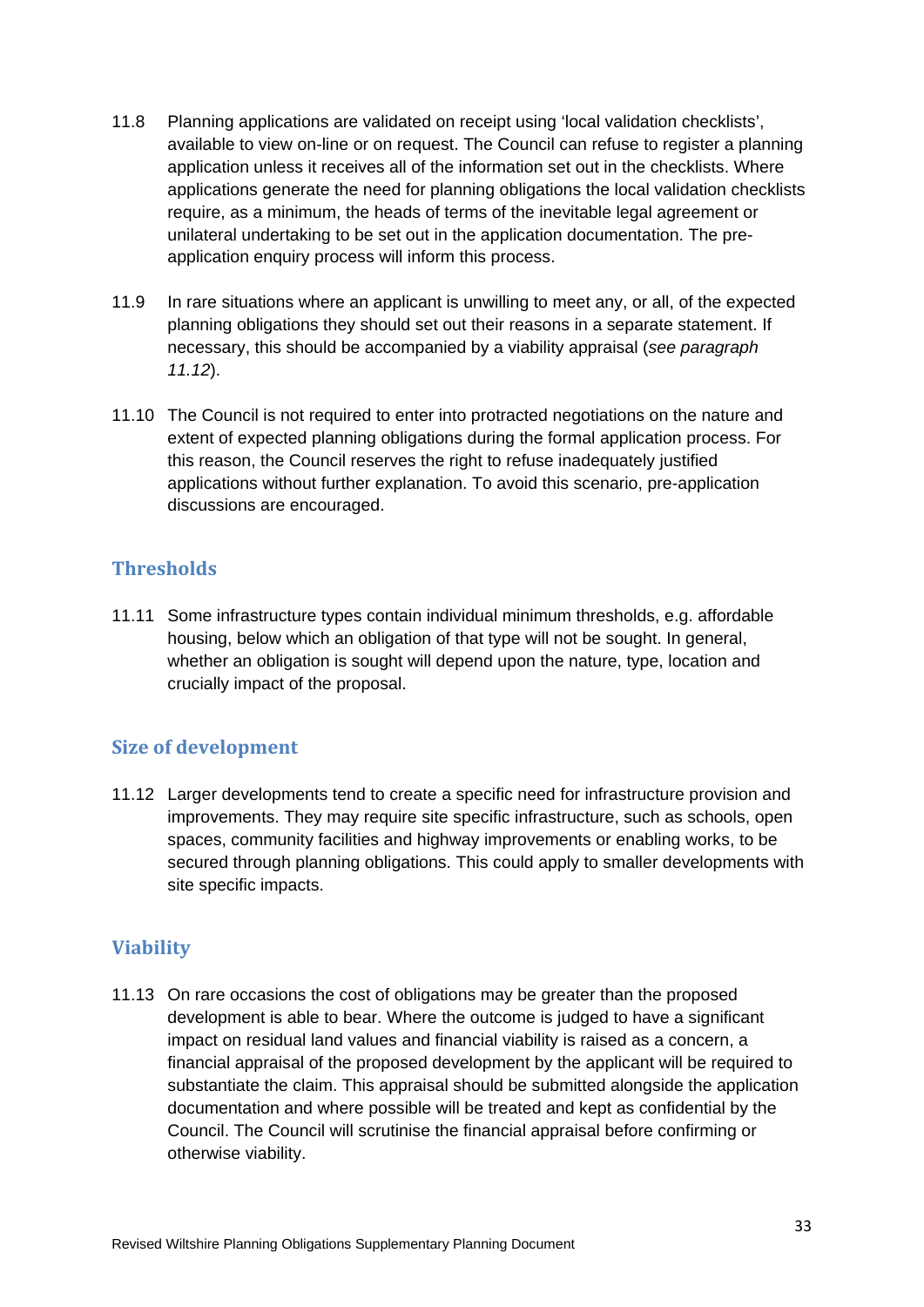- 11.14 A scenario may arise whereby the financial appraisal shows that little or no infrastructure could be provided. The potential for a planning refusal in these circumstances must be balanced against the benefit of bringing a site forward for development.
- 11.15 Paragraph 205 of the NPPF addresses concerns about delivery of development and development viability, stating that '*where obligations are being sought or revised, local planning authorities should take account of changes in market conditions over time and, wherever appropriate, be sufficiently flexible to prevent planned development being stalled.*'

#### **Input from local communities**

- 11.16 The Council would encourage developers to undertake pre-application consultation with local communities prior to submitting development proposals. This will enable them to gain a greater understanding of local concerns and issues, including the relative priority of any identified planning obligations at the local level, and should inform the detail of their planning application.
- 11.17 Parish and town councils are well placed to articulate the needs of the local community. They may identify necessary mitigation measures required from development proposals. In addition, neighbourhood plans may also play a key role in identifying and prioritising local infrastructure that could be delivered via planning obligations or the neighbourhood proportion of CIL receipts.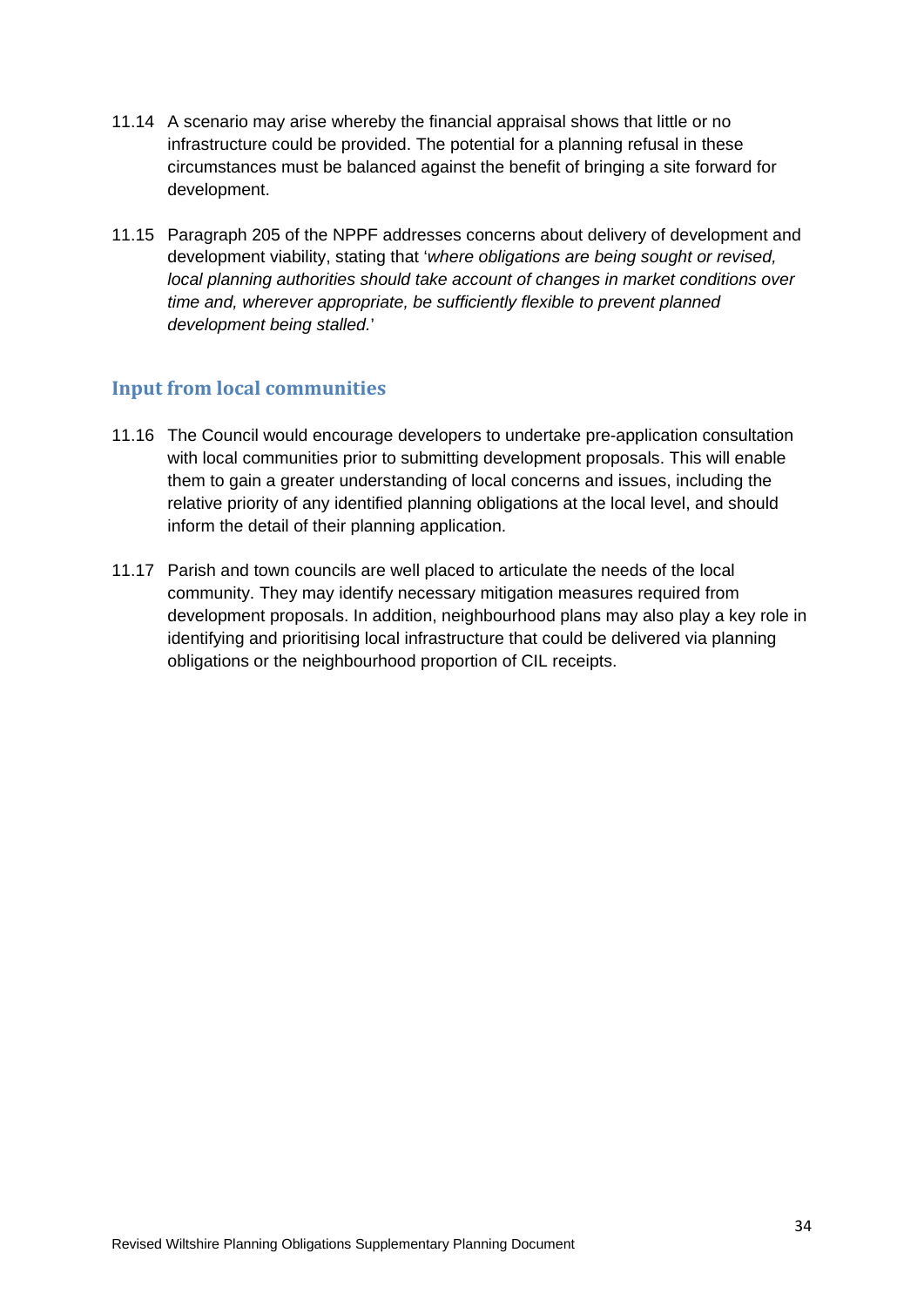# <span id="page-34-0"></span>**12. Procedure and management**

#### **Post-decision monitoring and implementation**

- 12.1 To ensure proper and effective management of planning obligations copies of every agreement and undertaking will be placed on the planning register with the planning decision notice. Thereafter the Council will monitor development sites to ensure obligations are met as and when 'triggers' set out in the agreements and undertakings are reached. On the rare occasions when obligations are not fulfilled the Council will take appropriate enforcement action.
- 12.2 The Council will publish reports setting out details of planning obligations negotiated, details of extant planning obligations where development has not yet commenced, details of works undertaken and/or expenditure from planning obligations where development has commenced, and details of expenditure planned in the future.

#### **Phasing of infrastructure and timing of payments**

12.3 The phasing of infrastructure provision or the timing of the payment of financial contributions required within a planning obligation will be negotiated separately as part of the agreement or undertaking. The rate of delivery of infrastructure will be in line with the needs of the development.

#### **Indexing and interest payments**

- 12.4 The Council will require indexing clauses within agreements and undertakings for all obligations which require financial contributions to be made. These will apply where delays in payment are either built-in to the agreement/ undertaking (for example, phased payment conditions) and/ or driven by external influences (for example, delayed commencement of the development). Contributions will be indexed from the date of the agreement/ undertaking to the date of receipt. The form of indexing will be appropriate to the nature of the obligation.
- 12.5 Interest sums will apply where payments are made later than the date due as set out in the agreement/ undertaking.

#### **Legal costs**

12.6 The Council's legal costs for the drafting or checking of legal agreements must be met by the applicant.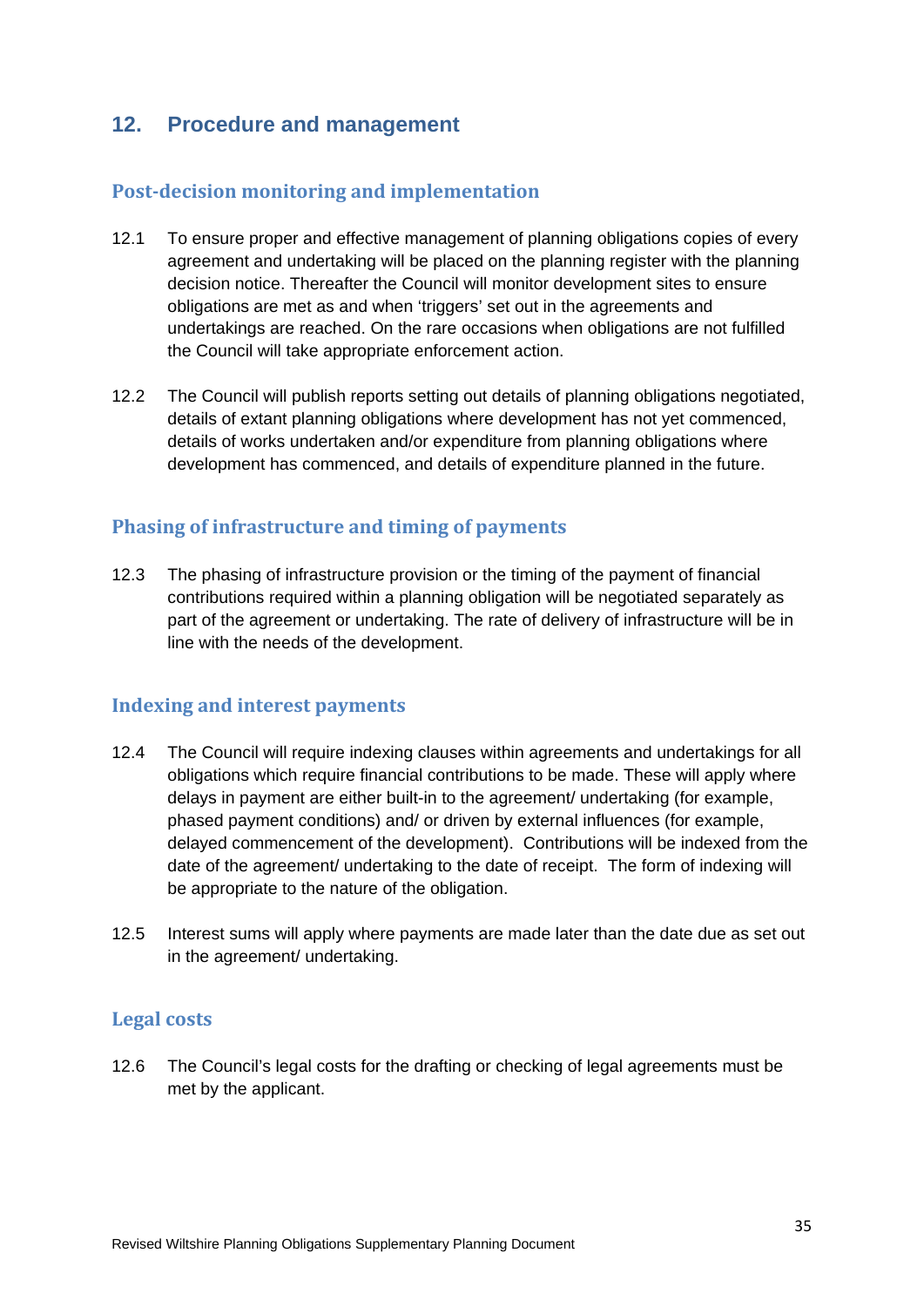# **Complying with in-kind contributions**

12.7 Where an in-kind obligation is required through an s106 agreement the developer should provide evidence of compliance with the obligation to the Council, as outlined in the terms of the specific clauses. This evidence should be provided to the Council's Section 106 and CIL Monitoring Officer. If approval is required from the Council on an element of the in-kind obligation, the Section 106 and CIL Monitoring Officer should be the first point of contact.

#### **Non-financial obligations**

12.8 The delivery of non-financial contributions, or in-kind obligations, will be monitored by the appropriate service areas responsible for project delivery. For example, where there is an affordable housing element to a legal agreement, the New Housing Team will monitor this section of the agreement to ensure that it is complied with.

#### **Financial obligations**

- 12.9 Once a financial contribution is received by the Council the service area or organisation with the responsibility for delivery of the s106 project will be informed.
- 12.10 CIL Regulation 123 states that the pooling of contributions from more than five separate planning obligations towards a specific type of infrastructure or infrastructure project will not be permitted.
- 12.11 Any pooling of contributions will be in line with CIL Regulations and guidance.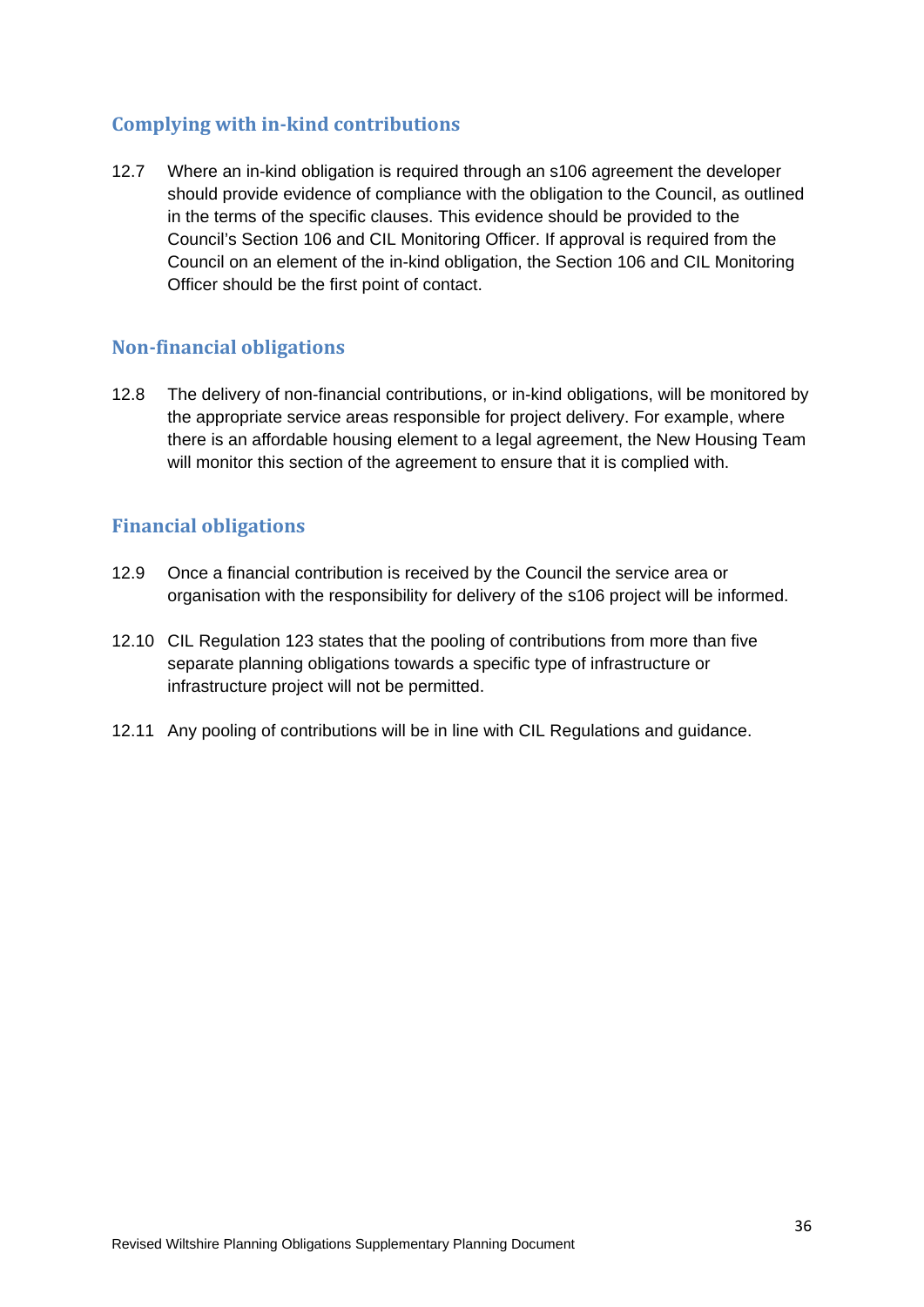

# <span id="page-36-0"></span>**Appendix 1 – Affordable housing zones map (Core Policy 43)**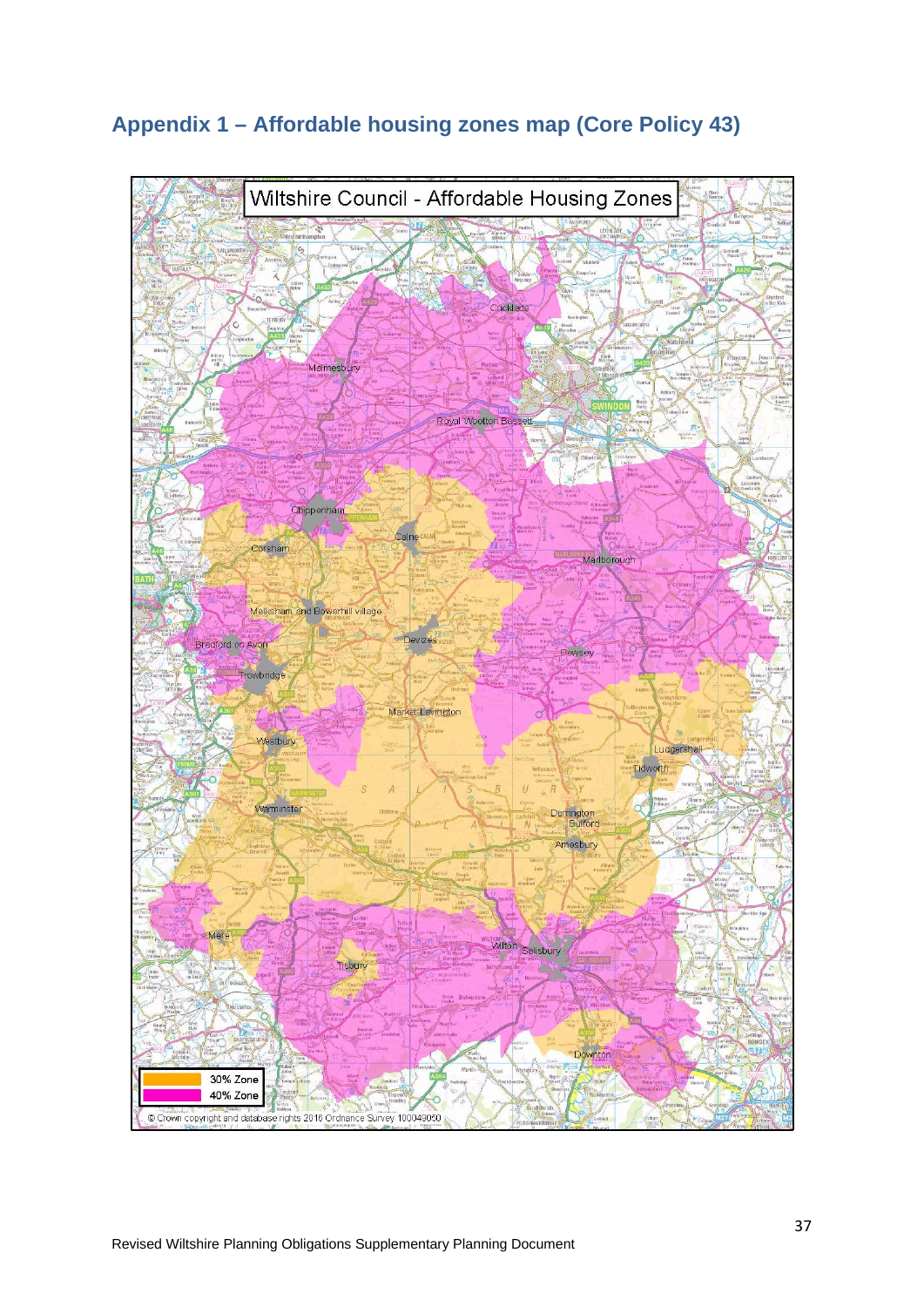# <span id="page-37-0"></span>**Appendix 2 – Useful links**

# **Planning legislation**

- [CIL Regulations 2010](http://www.legislation.gov.uk/uksi/2010/948/contents/made)
- [CIL Regulations \(amended\) 2011](http://www.legislation.gov.uk/uksi/2011/987/contents/made)
- [CIL Regulations \(amended\) 2012](http://www.legislation.gov.uk/uksi/2012/2975/contents/made)
- [CIL Regulations \(amended\) 2013](http://www.legislation.gov.uk/uksi/2013/982/contents/made)
- [CIL Regulations \(amended\) 2014](http://www.legislation.gov.uk/ukdsi/2014/9780111108543/contents)
- [CIL Regulations \(amended\) 2015](http://www.legislation.gov.uk/uksi/2015/836/contents/made)

## **National planning policy**

- [Planning Practice Guidance \(PPG\)](http://planningguidance.planningportal.gov.uk/)
- [National Planning Policy Framework \(NPPF\)](http://planningguidance.planningportal.gov.uk/blog/policy/)
- [Planning Practice Guidance \(PPG\)](http://planningguidance.planningportal.gov.uk/blog/guidance/)

## **Local planning policy**

- **[Wiltshire Core Strategy](http://www.wiltshire.gov.uk/planninganddevelopment/planningpolicy/wiltshirecorestrategy.htm)**
- [Wiltshire Community Infrastructure Levy](http://www.wiltshire.gov.uk/planninganddevelopment/planningpolicy/communityinfrastructurelevy.htm)

# **Local planning application process advice and fees**

• [Planning and building control](http://www.wiltshire.gov.uk/planninganddevelopment.htm)